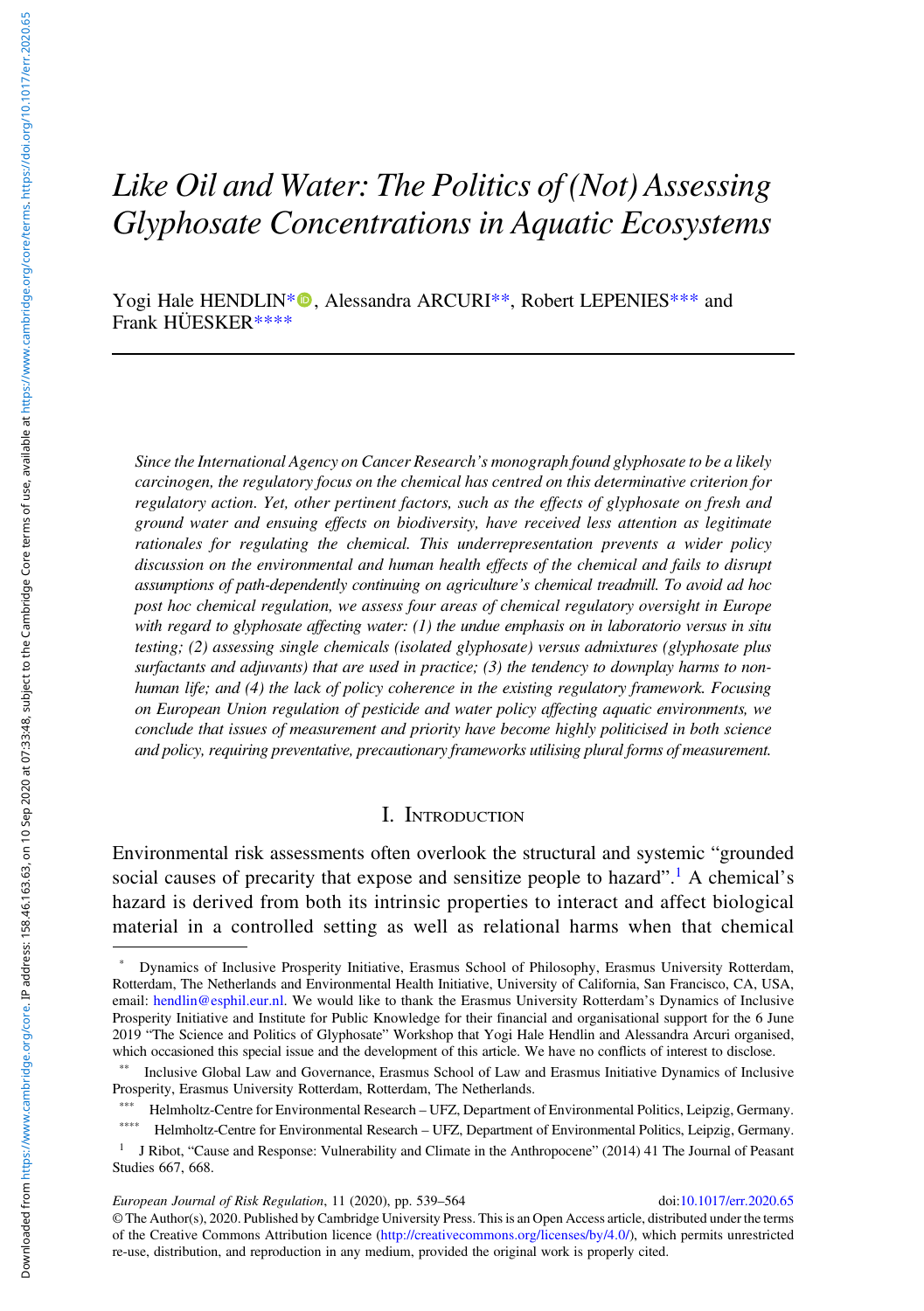interacts with different organisms and chemicals in admixtures rather than in isolation. Chemical assessments frequently pay more attention to the former rather than latter hazards, possibly underestimating real-world risks. Virtually all chemical exposures occur together with other chemicals, with interactions affecting organisms variously depending on exposure combinations. Especially in different media such as water or soil, rather than being inert, chemicals degrade or potentiate in as-yet unstudied ways. Against this background, this article considers how the legal and policy frameworks for the assessments of glyphosate – the most used herbicide in history – tend to deemphasise the assessment of its effects on fresh water. Doing so also entails interpreting the limits of current legal frameworks in the European Union (EU) to address the risks of freshwater contaminations by pesticides. This paper claims that the EU regulatory system currently does not adequately protect aquatic ecosystems from pesticide contamination, substantiated through analysing the case of glyphosate.

Agrochemical runoff damage to freshwater systems has been identified as a major threat to wildlife, ecosystems and securing clean drinking water for populations in European countries<sup>2</sup> and globally.<sup>3</sup> Widespread use of fertilisers, pesticides and herbicides in the twentieth and twenty-first centuries is documented in the corresponding chemical signatures found in aquatic environments globally.<sup>4</sup> Until stronger environmental regulations began being implemented in the 1960s and 1970s, post-war chemical effluent was regularly dumped without reflection or legal restriction, often harming riparian life and sometimes contaminating ground water.<sup>5</sup> While during this early period of environmental regulation the USA led international policy diffusion on freshwater protections,<sup>6</sup> by the 1990s Europe had taken the regulatory lead, and it is currently perceived to be at the forefront of water protection, both in terms of regulations and enforcement.<sup>7</sup> Europe's embrace of integrated chemical management and policy has allowed for increased environmental health, and through its relation, human health.<sup>8</sup> Nevertheless, European water quality is in bad shape: together with near-ubiquitous crop over-fertilisation and loss of habitat due to

<sup>&</sup>lt;sup>2</sup> MA Beketov et al, "Pesticides Reduce Regional Biodiversity of Stream Invertebrates" (2013) 110 Proceedings of the National Academy of Sciences 11039; M Liess and PC Von Der Ohe, "Analyzing Effects of Pesticides on Invertebrate Communities in Streams" (2005) 24 Environmental Toxicology and Chemistry 954.

<sup>&</sup>lt;sup>3</sup> WA Battaglin et al, "Glyphosate and Its Degradation Product AMPA Occur Frequently and Widely in U.S. Soils, Surface Water, Groundwater, and Precipitation" (2014) 50 Journal of the American Water Resources Association 275; C Revenga and World Resources Institute (eds), Pilot Analysis of Global Ecosystems: Freshwater Systems(Washington, DC, World Resources Institute 2000).

<sup>4</sup> CH Vane et al, "Chemical Signatures of the Anthropocene in the Clyde Estuary, UK: Sediment-Hosted Pb, 207/206Pb, Total Petroleum Hydrocarbon, Polyaromatic Hydrocarbon and Polychlorinated Biphenyl Pollution Records" (2011) 369 Philosophical Transactions of the Royal Society A: Mathematical, Physical and Engineering Sciences 1085.

<sup>5</sup> IM Sayre, "International Standards for Drinking Water" (1988) 80 Journal – American Water Works Association 53.

<sup>6</sup> D Kelemen and D Vogel, "Trading Places: The Role of the United States and the European Union in International Environmental Politics" (2010) 43 Comparative Political Studies 427.

S Vaughan, EU Chemicals Regulation: New Governance, Hybridity and REACH (Cheltenham, Edward Elgar Publishing 2015); SF Hansen, L Carlsen and JA Tickner, "Chemicals Regulation and Precaution: Does REACH Really Incorporate the Precautionary Principle" (2007) 10 Environmental Science & Policy 395.

<sup>8</sup> Strategic Approach to International Chemicals Management (SAICM), Strategic Approach to International Chemicals Management: Comprising the Dubai Declaration on International Chemicals Management, the Overarching Policy Strategy and the Global Plan Action: Resolution of the International Conference on Chemicals Management (Nairobi, United Nations Environment Programme 2006).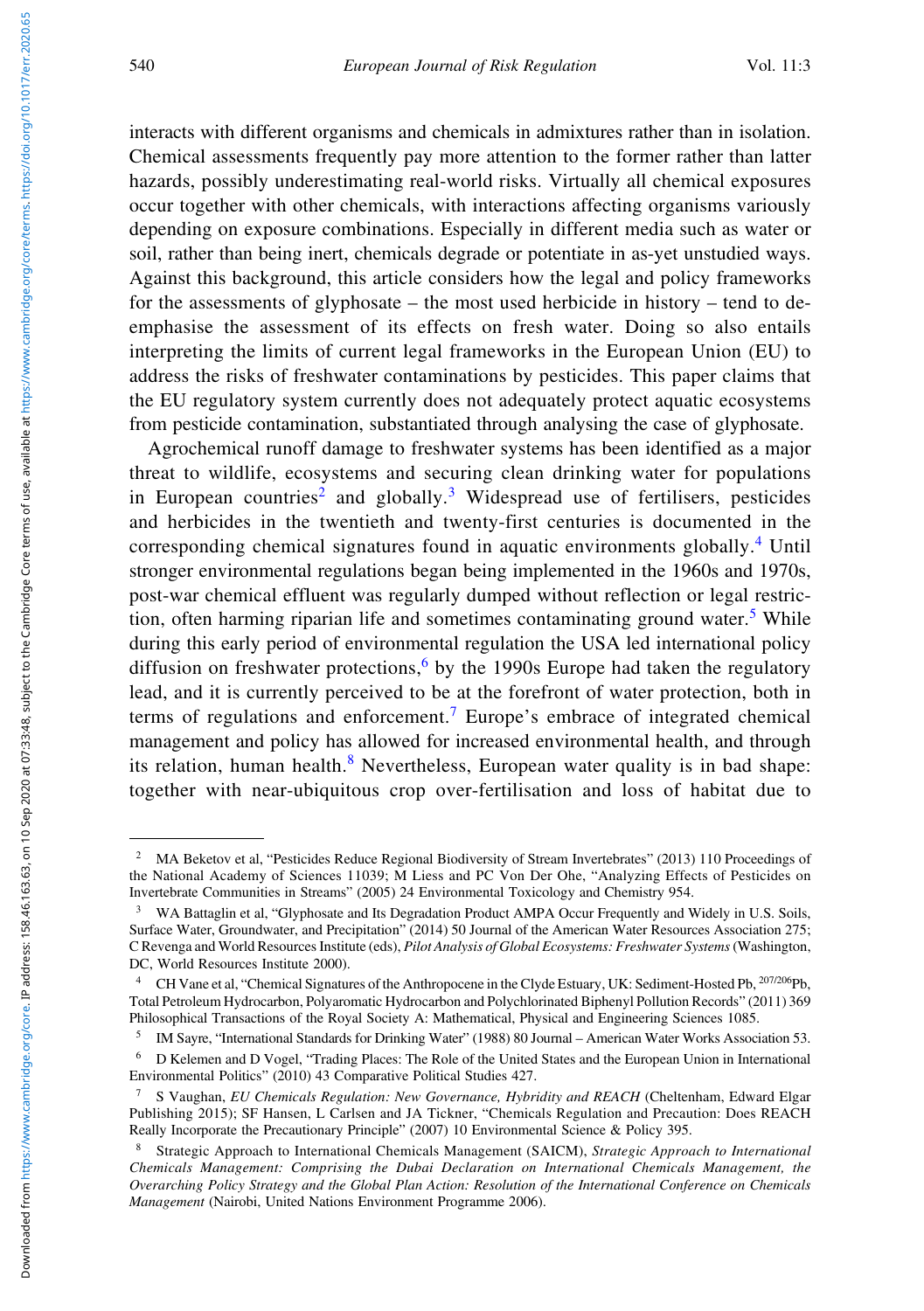Downloaded from https://www.cambridge.org/core. IP address: 158.46.163.63, on 10 Sep 2020 at 07:33:48, subject to the Cambridge Core terms of use, available at https://www.cambridge.org/core/terms. https://doi.org/10.1017/ Downloaded from https://www.cambridge.org/core. IP address: 158.46.163.63. On 10 Sep 2020 at 07:33:48, subject to the Cambridge Core terms of use, available at https://www.cambridge.org/toi.org/10.1017/err.2020.65

morphological changes, agrochemical inputs are degrading freshwater quality throughout Europe, by some accounts reducing ecosystem functions by over  $20\%$ . Thus, one would expect that glyphosate regulation, in addition to attending to important issues raised regarding direct human health questions, would take into serious consideration how it affects water quality.

Based on the central role for health that water plays, such regulation would draw on the assumed extensive research analysing the risks of glyphosate in impacting the health of aquatic ecosystems. Yet compared to other scientific domains scrutinizing this chemical, there are surprisingly few field studies on glyphosate's effects in and on fresh water. Most existing research in this area seems to not account for the adjuvants in commercial glyphosate admixtures, such as RoundUp®, leaving out crucial consequences of how chemical mixtures affect various domains. In examining how European law assesses chemical risk in surface water and ground water, this article emphasises the politics and consequences of measuring the ecotoxicity of chemicals like glyphosate in isolation rather than according to their interactions. Focusing on the impact of glyphosate on aquatic ecosystems and the policies around chemicals in water both in the special case of glyphosate and more generally, we hypothesise that the legal and scientific assessment processes are fraught with blind spots. While clearly we cannot look at all of the gaps here, we point out some of the blind spots specifically in chemical regulation (using glyphosate as a model case) in the EU pertaining to effects and interactions with fresh water. $10$ 

This contribution assesses the discursive and regulatory context surrounding the measurement and assessment of glyphosate's impacts on aquatic environments, rather than exhaustively weighing the biodiversity impact of glyphosate and its coconstituent chemicals on aquatic life from a natural science perspective. It is structured as follows: in Section II, we start by presenting some data on glyphosate contamination in surface water and ground water; we then offer an overview of the debate that has ensued among scientists and technical regulatory bodies vis-à-vis the methodologies used to assess the effects of glyphosate in aquatic ecosystems. In this context, it has been argued that taking a single-metric approach to detection may predictably pass over other chemical combinations occurring in water (ie from adjuvants, as well as through degradation and reactions with other present chemicals), which is related to the fact that relevant guidance documents in the ecotoxicological

<sup>&</sup>lt;sup>9</sup> M-S Javier et al, Water Pollution from Agriculture: A Global Review. Executive Summary (FAO Colombo, Sri Lanka, International Water Management Institute (IWMI) CGIAR Research Program on Water, Land and Ecosystems (WLE) 2017); K Peters, M Bundschuh and RB Schäfer, "Review on the Effects of Toxicants on Freshwater Ecosystem Functions" (2013) 180 Environmental Pollution 324; PC von der Ohe et al, "Water Quality Indices across Europe – A Comparison of the Good Ecological Status of Five River Basins" (2007) 9 Journal of Environmental Monitoring 970; C Stoate et al, "Ecological Impacts of Arable Intensification in Europe" (2001) 63 Journal of Environmental Management 337.

<sup>&</sup>lt;sup>10</sup> SO Funtowicz and JR Ravetz, "Three Types of Risk Assessment and the Emergence of Post-Normal Science" in S Krimsky and D Golding (eds), Social Theories of Risk (Westport, CT, Praeger 1992) pp 251–74; S Jasanoff, "Science, Politics, and the Renegotiation of Expertise at EPA" (1992) 7 Osiris 194; S Jasanoff, "Technologies of Humility: Citizen Participation in Governing Science" in A Bogner and H Torgersen (eds), Wozu Experten? (VS Verlag für Sozialwissenschaften 2005) <[http://link.springer.com/10.1007/978-3-322-80692-5\\_17](http://link.springer.com/10.1007/978-3-322-80692-5_17)> (last accessed 1 June 2020).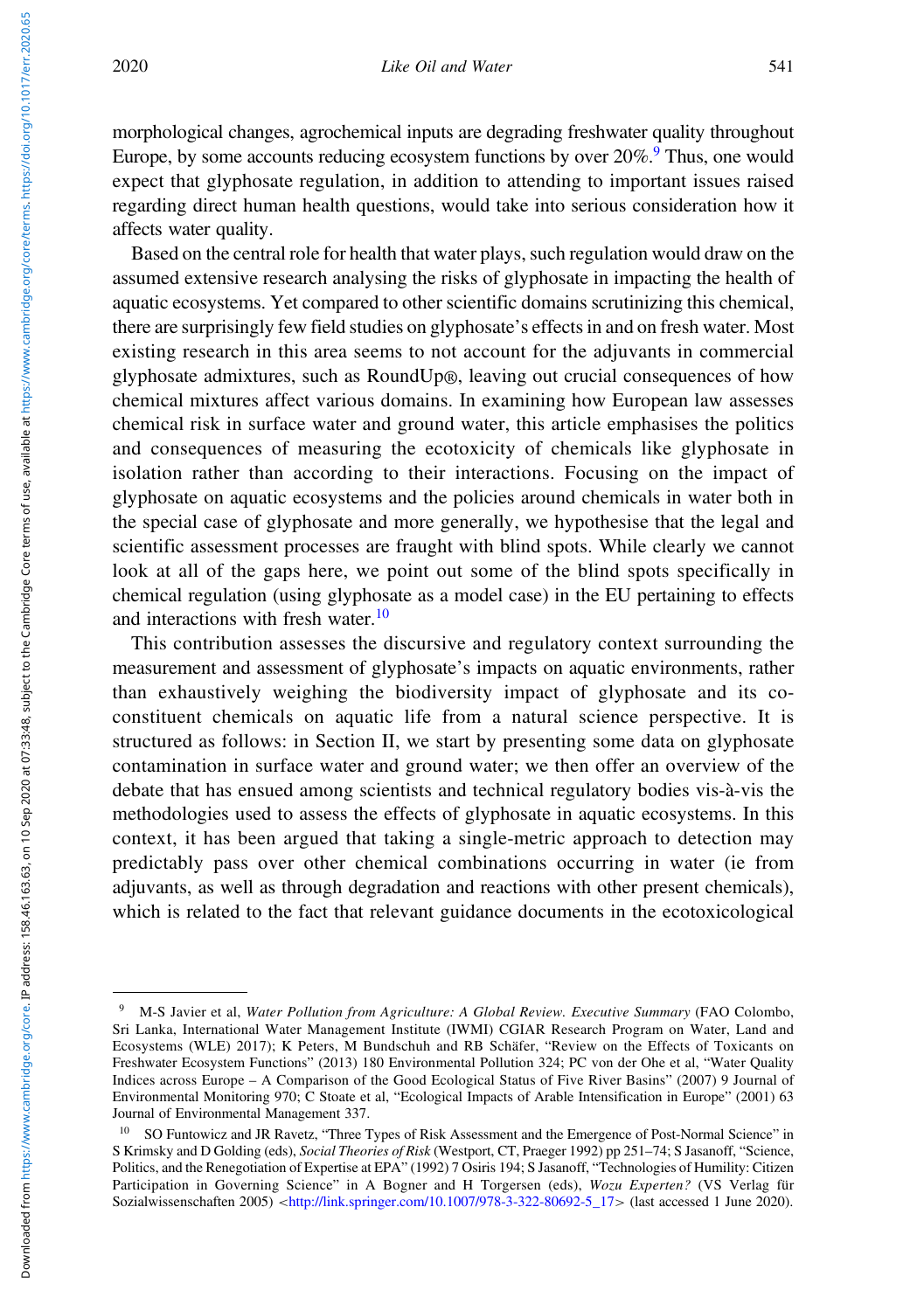risk assessment process leave ample room for interpretation.<sup>11</sup> The dominance of this single-metric approach is so powerful that its narrow scope has become systemdefining and entrenched in the scientific, political and legal formats, rendering effects not fitting this model largely illegible to these domains of enquiry.<sup>12</sup>

In Section III, we show how environmental protections of aquatic environments are present in European law, but often receive superficial or secondary attention in practice. We argue that this is because in the EU legal system, important issues such as schemes for reducing pesticide quantities are neglected. Overall, we find that regulatory policy structurally deprioritises water legislation and water politics vis-àvis other political and economic issues. This systematic ambiguity regarding the protection of aquatic ecosystem health in legal and political discourse has been documented as subsumed under heading of "anthropocentrism" in the chemical Anthropocene.<sup>13</sup>

Finally, in Section IV, we reflect on the discrepancies between the regulations for aquatic contamination and the implementation of these policies in practice. Ecotoxicological assessments emphasise the importance of ensuring that no unacceptable harms come from chemical application, and yet the actual discrepancies between which outcomes are in fact deemed acceptable rarely gets fed back into the policy process.<sup>14</sup> We further discuss how the current deficient legal framework is situated in a broader socioeconomic system and can be understood as part and parcel of this system. While enforcement questions bear on the regulatory systems involved, analysing enforcement is outside the scope of this paper. When analysing these discrepancies, we also draw on prior theoretical insights from the literatures of science and technology studies and politics of science advice.<sup>15</sup>

In addressing these questions through the case of glyphosate and its associated products, we enquire into how "compartmentalising" risk serves to underestimate the transversal actual hazards that chemicals catalyse in waterways for humans and other organisms. Compartmentalisation occurs both in the separation of risk assessment and

<sup>11</sup> C Robinson et al, "Achieving a High Level of Protection from Pesticides in Europe: Problems with the Current Risk Assessment Procedure and Solutions" (2020) European Journal of Risk Regulation DOI: 10.1017/err.2020.18; R Altenburger et al, "Future Water Quality Monitoring – Adapting Tools to Deal with Mixtures of Pollutants in Water Resource Management" (2015) 512–13 Science of the Total Environment 540; R Altenburger et al, "Future Water Quality Monitoring: Improving the Balance between Exposure and Toxicity Assessments of Real-World Pollutant Mixtures" (2019) 31 Environmental Sciences Europe 12; L Posthuma et al, "Mixtures of Chemicals Are Important Drivers of Impacts on Ecological Status in European Surface Waters" (2019) 31 Environmental Sciences Europe 71.

<sup>&</sup>lt;sup>12</sup> D Demortain, "Expertise, Regulatory Science and the Evaluation of Technology and Risk: Introduction to the Special Issue" (2017) 55 Minerva 139.; A Arcuri and YH Hendlin, "The Chemical Anthropocene: Glyphosate as a Case Study of Pesticide Exposures" (2019) 30 King's Law Journal 234; JC Scott, Seeing Like a State: How Certain Schemes to Improve the Human Condition Have Failed (New Haven, CT, Yale University Press 1999); G Markowitz and D Rosner, Deceit and Denial: The Deadly Politics of Industrial Pollution (Berkeley, University of California Press 2002).

<sup>13</sup> Arcuri and Hendlin, supra, note 12.

<sup>&</sup>lt;sup>14</sup> US Environmental Protection Agency, "Summary of the Federal Insecticide, Fungicide, and Rodenticide Act" (US EPA, 22 February 2013) <[https://www.epa.gov/laws-regulations/summary-federal-insecticide-fungicide-and](https://www.epa.gov/laws-regulations/summary-federal-insecticide-fungicide-and-rodenticide-act)[rodenticide-act](https://www.epa.gov/laws-regulations/summary-federal-insecticide-fungicide-and-rodenticide-act)> (last accessed 8 March 2020). The manufacturer must show that a pesticide "will not generally cause unreasonable adverse effects on the environment".

<sup>&</sup>lt;sup>15</sup> Jasanoff, "Science, Politics, and the Renegotiation of Expertise at EPA", supra, note 10; Jasanoff, "Technologies of Humility", supra, note 10; Funtowicz and Ravetz, supra, note 10.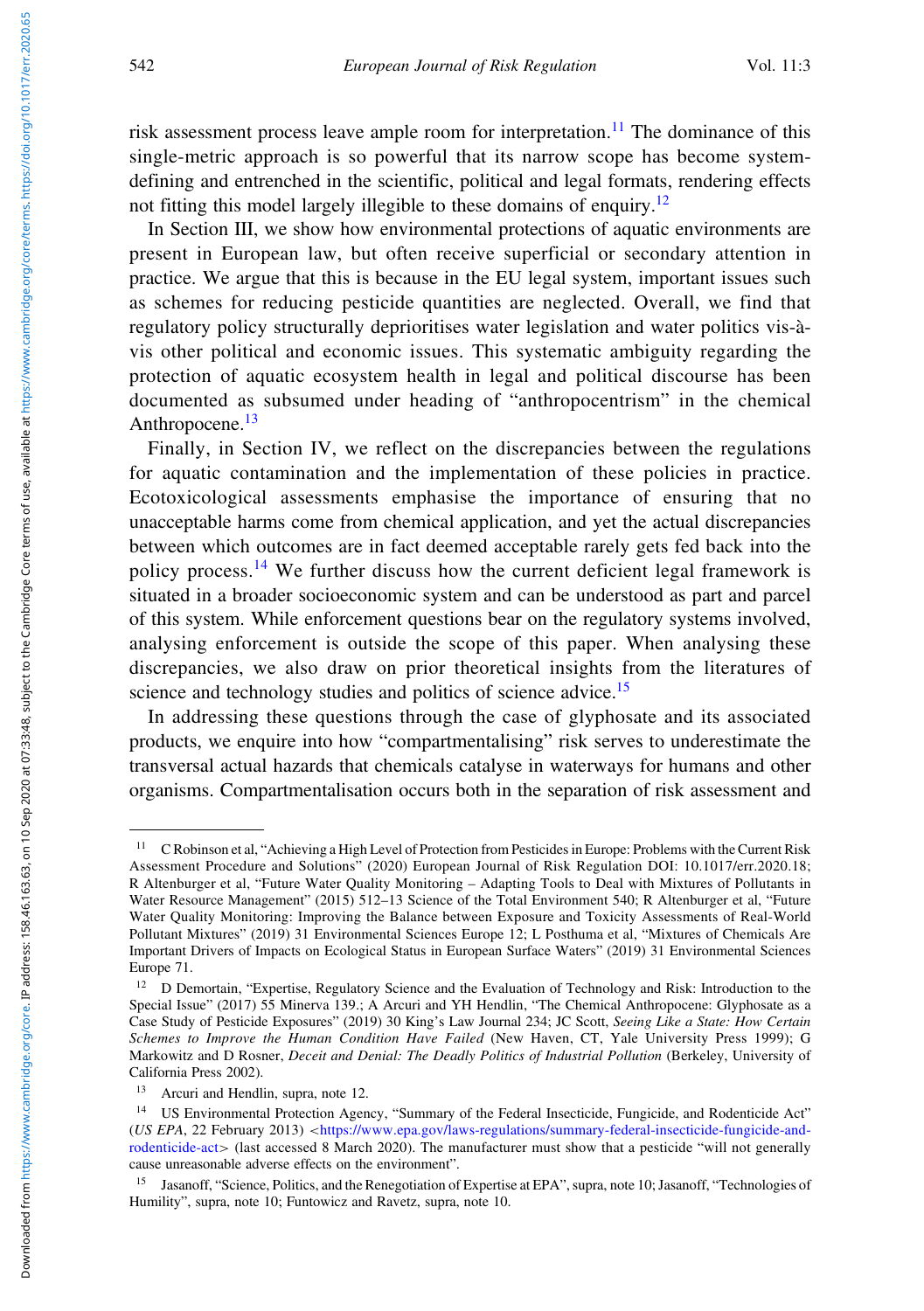management and in the separation of the active substance glyphosate from real-world blended chemicals. Here, we focus on the authorisation of the active substance on the European level and, to a lesser extent, on the authorisation of plant protection products (PPPs) at the EU Member State level – rather than on other aspects of pesticide politics, such as retail or application. Pesticide politics is complex. But the two-fold EU authorisation process is particularly complex and has been demonstrated as being determinative in making sense of other aspects of chemical regulation.<sup>16</sup>

In this contribution, we specifically focus on the various reductionist modes of pesticide risk assessment that justify downstream authorisation. The compartmentalisation of risk assessments based primarily on in laboratorio data on a given isolated chemical versus the complicated relation of these to messy in situ field and epidemiological data leads to the perverse valuation of models of chemical toxicity over the actual effects that these chemicals have in interaction with other chemicals, other substrates such as water and the varying experiences of biological life. In situ (higher-tier) experiments, however, produce higher ranges of uncertainty regarding the absence of harm – even harms that are actually present. Paradoxically, by trying to make regulatory tests of chemicals more representative of reality, risk assessment tends towards permissiveness in terms of authorising harmful chemicals.

To reach these conclusions, we drew on document analysis, desk research and a nonsystematic literature search (including, for instance, a web search for position statements on glyphosate and water by regulatory agencies at the EU level and in selected Member States – all major position statements and opinion pieces that contain mention of glyphosate and biodiversity). This article does not pretend to be a granular critique of the technicalities of the risk assessment procedure (ie comparing contrastive guidance documents), nor does it propose a cohesive plan to refashion chemical regulatory processes with respect to water. Instead, our findings offer key avenues for further research, pointing out for political scientists and legal scholars areas for investigating weaknesses at the intersection of pesticides and water regulation.

#### II. THE PRESENCE OF GLYPHOSATE IN WATER AND ITS IMPACT ON ECOSYSTEMS

Narratives of how – even whether – pesticides impact (aquatic) ecosystems seem to be neatly aligned with different positions on the role of industrial agriculture.<sup>17</sup> This section explores the risks of glyphosate for aquatic ecosystems – chemical impacts on ecosystem functionality or biodiversity – highlighting specific controversies as debated in environmental science and policy.

<sup>&</sup>lt;sup>16</sup> D Demortain, "Expertise, Regulatory Science and the Evaluation of Technology and Risk: Introduction to the Special Issue" (2017) 55 Minerva 139.

<sup>&</sup>lt;sup>17</sup> H Muilerman, "Industry Writing Its Own Rules" (Pesticide Action Network Europe, 6 February 2018) <[https://](https://www.pan-europe.info/press-releases/2018/02/industry-writing-its-own-rules) [www.pan-europe.info/press-releases/2018/02/industry-writing-its-own-rules](https://www.pan-europe.info/press-releases/2018/02/industry-writing-its-own-rules)> (last accessed 5 May 2020); E Bozzini, "Open Controversies: Bees' Health, Glyphosate and Endocrine Disruption" in E Bozzini, Pesticide Policy and Politics in the European Union (Cham, Springer International Publishing 2017) <[http://link.springer.com/10.1007/978-3-319-](http://link.springer.com/10.1007/978-3-319-52736-9_4) [52736-9\\_4](http://link.springer.com/10.1007/978-3-319-52736-9_4)> (last accessed 6 March 2020); JR Rohr, "Atrazine and Amphibians: A Story of Profits, Controversy, and Animus", Encyclopedia of the Anthropocene (Amsterdam, Elsevier 2018) <[https://linkinghub.elsevier.com/](https://linkinghub.elsevier.com/retrieve/pii/B9780128096659098852) [retrieve/pii/B9780128096659098852](https://linkinghub.elsevier.com/retrieve/pii/B9780128096659098852)> (last accessed 3 March 2020).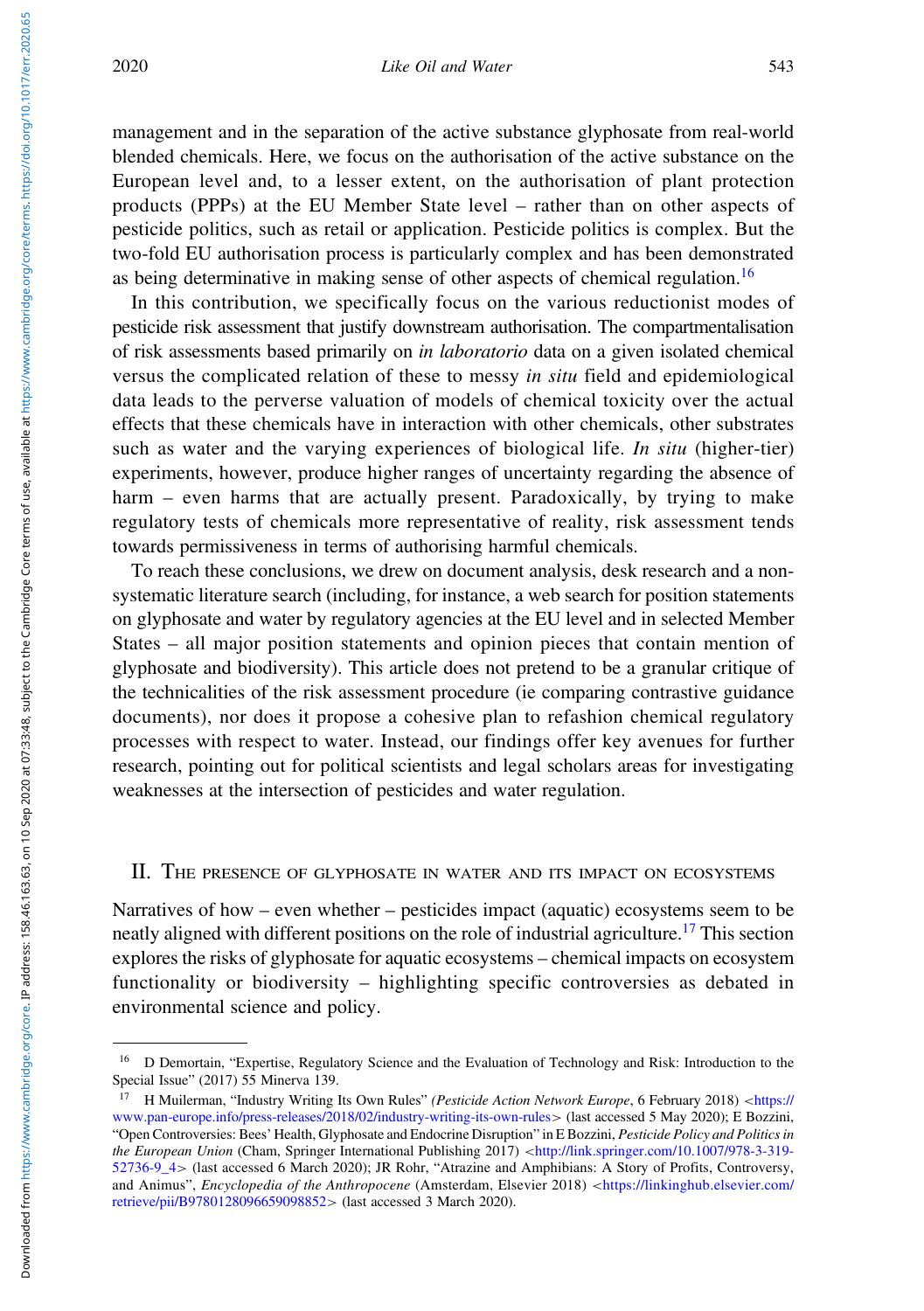Pesticides like herbicides (herbicides are here considered a subset of pesticides) applied to crops impact soil, agricultural irrigation channels and runoff.<sup>18</sup> Runoff from these applications has different impacts on varying types of aquatic environments, such as ground water, rivers, wetlands and reservoirs. Both direct and indirect runoff can affect water in proportion to the amount of chemicals applied, how focused they are sprayed on plants, the adhesives or adjuvants in the chemical and the size and ecological structure of the water system.

Europe is an outlier globally in terms of peak concentrations for glyphosate in waterbodies. In Europe, there are persistent but low concentrations of glyphosate. In many other global regions, peak concentrations sometimes reach up to 10,000 times the concentration of average EU levels.<sup>19</sup> While ecotoxicologists in Europe acknowledge that glyphosate exacerbates and compounds multiple environmental stressors and water quality issues, $20$  they simultaneously fear that likely alternative replacement chemicals, which would make their way through prevailing chemical regulation frameworks, could be even more environmentally harmful – if agricultural production continues unchanged. $21$ This suggests that plans to make EU glyphosate-free must also be accompanied by the larger challenge of reducing chemical inputs in agriculture in general; and that failing to address these issues in tandem may land regulators in the same tight spot they find themselves in with glyphosate, only next time with glyphosate's successor. $^{22}$ 

Various statutes and laws in national and EU legislation protect water from chemical runoff, all of which have fundamental strengths and flaws. The central piece of legislation on water quality, with an ambitious schedule and a reporting system that has re-orientated water management approaches throughout Europe, is the EU Water Framework Directive (WFD). Its twin objectives stipulate that European waterbodies should be in good chemical and ecological condition. Pesticides (including herbicides such as glyphosate) can be found to violate these objectives in waterbodies either by exceeding environmental quality standards (EQSs; chemical status) or by significantly impacting the ecology of a waterbody (ecological status). Notably, glyphosate is not among the substances of the EU WFD's daughter directive on EQSs for surface waters 2008/105/EC, which sets limits and monitoring obligations for around forty-five specifically hazardous chemical substances (not only pesticides). As it is formally a EU directive that specifies certain substances rather than others, the decision-making process is highly political: if a Member State fails to limit only

<sup>&</sup>lt;sup>18</sup> S Stehle and R Schulz, "Pesticide Authorization in the EU – Environment Unprotected?" (2015) 22 Environmental Science and Pollution Research 19632.

<sup>19</sup> Battaglin et al, supra, note 3.

<sup>&</sup>lt;sup>20</sup> A Szekacs and B Darvas, "Forty Years with Glyphosate" in MN Hasaneen (ed.), *Herbicides – Properties*, *Synthesis* and Control of Weeds (London, InTech 2012) <[http://www.intechopen.com/books/herbicides-properties-synthesis-and](http://www.intechopen.com/books/herbicides-properties-synthesis-and-control-of-weeds/forty-years-with-glyphosate)[control-of-weeds/forty-years-with-glyphosate](http://www.intechopen.com/books/herbicides-properties-synthesis-and-control-of-weeds/forty-years-with-glyphosate)> (last accessed 11 March 2020); M Sihtmäe et al, "Ecotoxicological Effects of Different Glyphosate Formulations" (2013) 72 Applied Soil Ecology 215.

<sup>&</sup>lt;sup>21</sup> SO Duke and SB Powles, "Glyphosate: A Once-in-a-Century Herbicide" (2008) 64 Pest Management Science 319; JP Myers et al, "Concerns over Use of Glyphosate-Based Herbicides and Risks Associated with Exposures: A Consensus Statement" (2016) 15 Environmental Health: A Global Access Science Source 19; Bayer, "Glyphosate's Role in Preserving the Environment and Biodiversity" (Bayer Global, 10 March 2020) <[https://www.bayer.com/en/](https://www.bayer.com/en/glyphosate-environment-biodiversity.aspx) [glyphosate-environment-biodiversity.aspx](https://www.bayer.com/en/glyphosate-environment-biodiversity.aspx)> (last accessed 26 June 2020).

<sup>&</sup>lt;sup>22</sup> J Allen, "Stop Playing Whack-a-Mole with Hazardous Chemicals" (Washington Post, 15 December 2016)  $\lt$ [https://www.washingtonpost.com/opinions/stop-playing-whack-a-mole-with-hazardous-chemicals/2016/12/15/](https://www.washingtonpost.com/opinions/stop-playing-whack-a-mole-with-hazardous-chemicals/2016/12/15/9a357090-bb36-11e6-91ee-1adddfe36cbe_story.html) [9a357090-bb36-11e6-91ee-1adddfe36cbe\\_story.html](https://www.washingtonpost.com/opinions/stop-playing-whack-a-mole-with-hazardous-chemicals/2016/12/15/9a357090-bb36-11e6-91ee-1adddfe36cbe_story.html)> (last accessed 16 December 2019).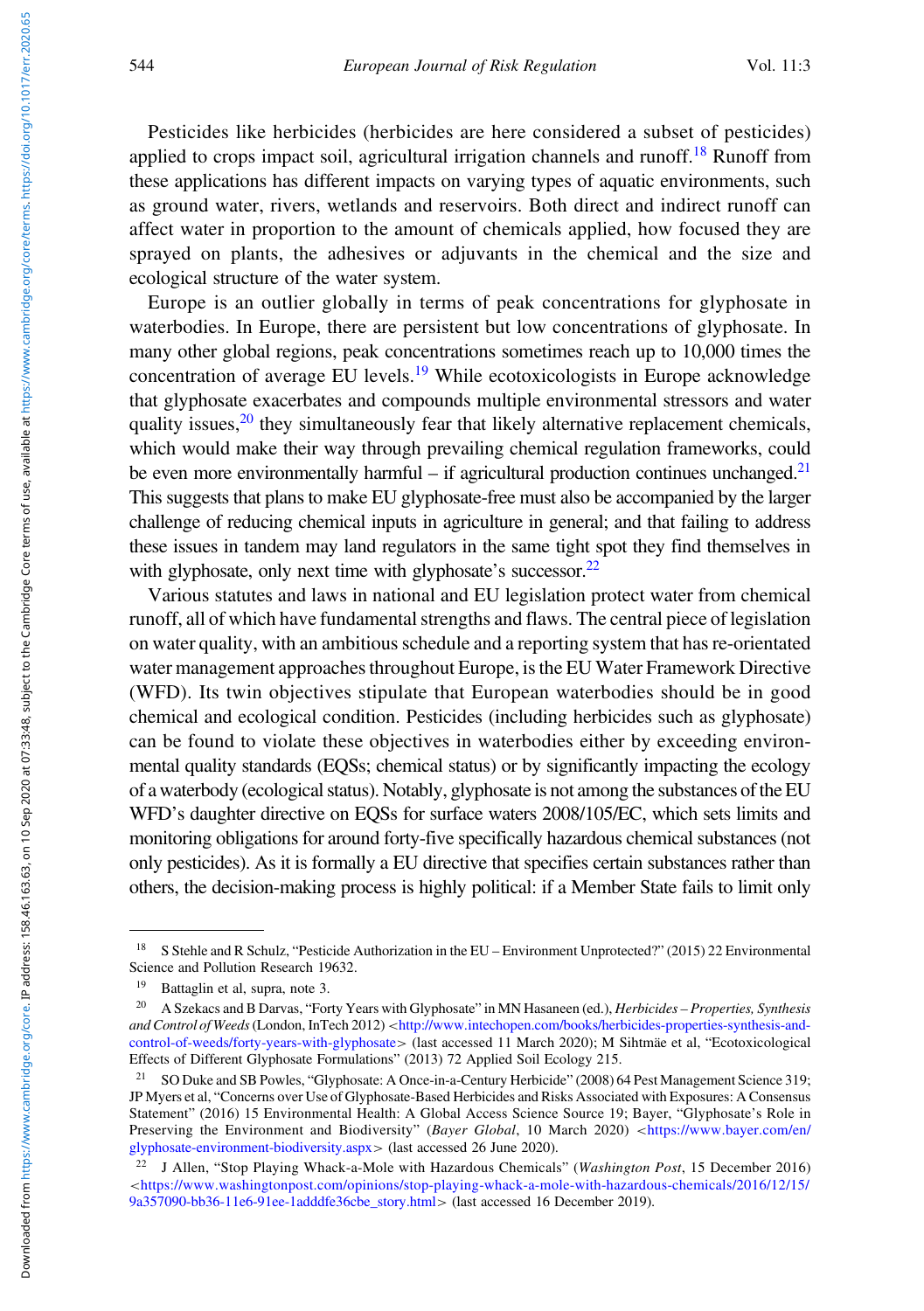one of forty-five substances, then the whole regulation of the chemical status is regarded as failed for a specific monitoring period. In other words, to regulate a substance through this directive requires a high degree of consensus on the chemical's danger to reach the threshold of regulation. Likewise, the directive is predominantly formulated to apply to large waterbodies and the chemicals found therein, which means that smaller streams common in agricultural landscapes are often excluded from river basin management plans. Despite the lack of systematic monitoring of glyphosate residues in water, evidence has emerged as to its presence in Europe. In its Report on Glyphosate, the European Food Safety Authority (EFSA) acknowledges that glyphosate and its metabolite aminomethylphosphonic acid (AMPA; which maintains the same properties of glyphosate but is more persistent) have been found in a number of countries above the parametric limits. Italy is a case in point, where a study by the Italian Higher Institute for Environmental Protection and Research (ISPRA) in the "National Report of Pesticides in Water" found that "[i]n surface waters, 274 points of monitoring (21.3% of the total) show glyphosate concentrations above the limits imposed to guarantee environmental quality standards".<sup>23</sup>

Similar to the political debate around glyphosate, $^{24}$  aspects of the scholarly debate within ecotoxicology have been extraordinarily heated regarding the extent to which glyphosate-containing products harm aquatic ecosystems.<sup>25</sup> In an unusually hostile academic exchange in the journal Ecological Applications, two groups of authors have accused each other of unscientific behaviour – claiming that Roundup® is either generally harmful or generally safe for amphibians. Contributors to this and subsequent debates have sought to disqualify the other's research by pointing out the role of corporate or non-governmental organisation (NGO) funding influencing the neutrality of their assessments.<sup>26</sup> At the centre of the controversy were claims

<sup>&</sup>lt;sup>23</sup> P Paris et al, "Rapporto Nazionale dei Pesticidi Nelle Acque" (ISPRA, April 2018) <[http://www.isprambiente.gov.](http://www.isprambiente.gov.it/en/publications/reports/national-report-on-pesticides-in-water-2013-2015-2016-data) [it/en/publications/reports/national-report-on-pesticides-in-water-2013-2015-2016-data](http://www.isprambiente.gov.it/en/publications/reports/national-report-on-pesticides-in-water-2013-2015-2016-data)> (last accessed 28 June 2020).

<sup>&</sup>lt;sup>24</sup> J Tosun, H Lelieveldt and TS Wing, "A Case of 'Muddling Through'? The Politics of Renewing Glyphosate Authorization in the European Union" (2019) 11 Sustainability 440.

<sup>&</sup>lt;sup>25</sup> RA Relyea, "The Impact of Insecticides and Herbicides on the Biodiversity and Productivity of Aquatic Communities: Response" (2006) 16 Ecological Applications 2027; RA Relyea, "Amphibians Are Not Ready for Roundup®" in JE Elliott, CA Bishop and CA Morrissey (eds), Wildlife Ecotoxicology: Forensic Approaches (Berlin, Springer 2011) pp 267–300; DG Thompson et al, "The Impact of Insecticides and Herbicides on the Biodiversity and Productivity of Aquatic Communities" (2006) 16 Ecological Applications 2022; JP Giesy, S Dobson and KR Solomon, "Ecotoxicological Risk Assessment for Roundup® Herbicide" in GW Ware (ed.), Reviews of Environmental Contamination and Toxicology: Continuation of Residue Reviews (Berlin, Springer 2000) <[https://doi.org/10.1007/978-1-4612-1156-3\\_2](https://doi.org/10.1007/978-1-4612-1156-3_2)> (last accessed 3 March 2020).

<sup>&</sup>lt;sup>26</sup> Research has shown the existence of a funding effect. See S Krimsky, "Do Financial Conflicts of Interest Bias Research? An Inquiry into the "Funding Effect" Hypothesis" (2013) 38(4) Science, Technology & Human Values 566. In this context, it is worth mentioning the questionable symmetry that corporate-funded researchers assume between their private profit-seeking corporate funding versus researchers funded by NGOs with missions to protect public health and the environment. This parallel assumes comparable goal-directedness. Yet, should an industry-funded researcher be influenced by their funding source, the tendency would be to underreport the actual harms of a substance, leading to potentially substantial health harms; should an environmental or health NGO-funded researcher be influenced by their funding source, their tendency would be to err on the side of precaution, creating a buffer between possible public health and environmental harms. For the latter, over-precaution would hurt the profits of a given private corporation and hinder farmers locked into industrial agriculture, but would favour reduction of material, physical and distributed harms over a larger group of stakeholders (often with consequent health harms skewing towards impacting those most economically and otherwise discriminated against in a given society). From a normative perspective, some funding effects may be less desirable than others. The above does not account for other forms of asymmetry, including the vastly unequal amount of industry funding aimed at proving the salience and safety of their products, which is orders of magnitude larger than NGO and state research funding investigating the safety of chemicals.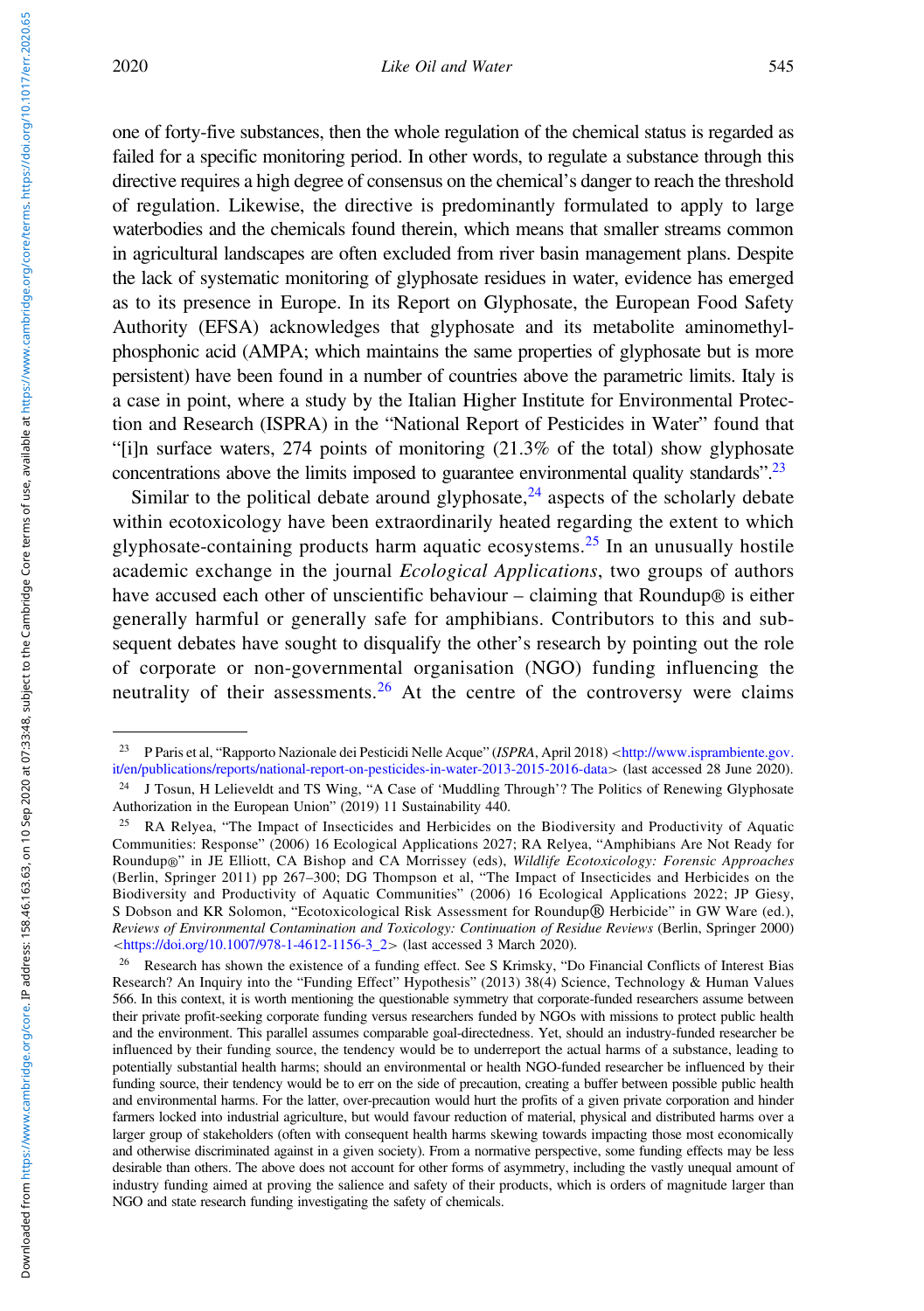regarding Roundup®, the top-selling herbicide product containing glyphosate as its active compound, as well as the surfactant polyoxyethyleneamine (POEA) and its impact on lethality to tadpoles (with the claim being: "Amphibians Are Not Ready for Roundup $\omega$ ").<sup>27</sup> Here, the discussion has focused on the so-called "inert" ingredients/additives that are part of commercial formulations of herbicides. To penetrate leaves and to stick to them rather than washing off, Monsanto (now Bayer) has insisted on the need for such additives.<sup>28</sup> Inert ingredients are typically trade secrets, and the academic discussion has focused on the core issue that the products used outside the laboratory and in the field are a combination of a highly scrutinised substance (glyphosate) and under-regulated additives that makes the product highly toxic to amphibians (eg which penetrate through tadpole gill cells). Critics see a pattern in the risk assessment systematically underestimating the harm of adjuvants.<sup>29</sup> Similar intra-scientific controversies have occurred related to a different herbicide, atrazine, where a similar drama unfolded with accusations of corporate sponsoring of "industrial product defence research" and eco-activist research.<sup>30</sup> While the glyphosate and atrazine cases may be the most notable discussions in the literature, in mainstream ecotoxicology building on field studies, it is increasingly clear that there are negative effects on aquatic biodiversity or freshwater ecosystem functions from pesticides more generally.<sup>31</sup>

A non-systematic search demonstrates the range of ecological effects for which glyphosate has been implicated in the toxicology literature. Glyphosate's direct toxic effects have been described as lethal<sup>32</sup> to affected organisms such as amphibians or pollywogs, or sub-lethal<sup>33</sup> but leading to dysergistic (negative synergy) impairment to affected organisms such as honeybees, spiders and lacewings.<sup>34</sup> As described by the German Federal Agency for Nature Protection (BfN) in their remarkable position paper on glyphosate, $35$  the two main ways glyphosate can impact biodiversity are

<sup>32</sup> J Plötner and J Matschke, "Acute and Sublethal Toxicity and Indirect Effects of Glyphosate and Its Formulations on Amphibians – A Review" (2012) 19 Zeitschrift Feldherpetologie 10; Relyea, "The Impact of Insecticides and Herbicides on the Biodiversity and Productivity of Aquatic Communities: Response", supra, note 25; Bundesanstalt für Naturschutz, "Auswirkungen von Glyphosat auf die Biodiversität" 13.

<sup>33</sup> MS Balbuena et al, "Effects of Sublethal Doses of Glyphosate on Honeybee Navigation" (2015) 218 Journal of Experimental Biology 2799; MA Benamú, MI Schneider and NE Sánchez, "Effects of the Herbicide Glyphosate on Biological Attributes of Alpaida veniliae (Araneae, Araneidae), in Laboratory" (2010) 78 Chemosphere 871; MI Schneider et al, "Impact of Glyphosate on the Development, Fertility and Demography of Chrysoperla externa (Neuroptera: Chrysopidae): Ecological Approach" (2009) 76 Chemosphere 1451.

<sup>35</sup> ibid.

<sup>&</sup>lt;sup>27</sup> Relyea, "Amphibians Are Not Ready for Roundup®", supra, note 25.<br><sup>28</sup> R Mesnage C Benbrook and MN Antoniou "Insight into the Conf

<sup>28</sup> R Mesnage, C Benbrook and MN Antoniou, "Insight into the Confusion over Surfactant Co-Formulants in Glyphosate-Based Herbicides" (2019) 128 Food and Chemical Toxicology 137; DE Riechers et al, "Surfactant Effects on Glyphosate Efficacy" (1995) 9 Weed Technology 281.

 $29$  Robinson et al, supra, note 11.

<sup>&</sup>lt;sup>30</sup> Rohr, supra, note 17; MD Boone et al, "Pesticide Regulation amid the Influence of Industry" (2014) 64 BioScience 917.

<sup>&</sup>lt;sup>31</sup> RB Schäfer, "Responses of Freshwater Macroinvertebrates to Pesticides: Insights from Field Studies" (2019) 11 Current Opinion in Environmental Science & Health 1; Peters et al, supra, note 9; RB Schäfer et al, "Effects of Pesticides on Community Structure and Ecosystem Functions in Agricultural Streams of Three Biogeographical Regions in Europe" (2007) 382 The Science of the Total Environment 272; E Malaj et al, "Organic Chemicals Jeopardize the Health of Freshwater Ecosystems on the Continental Scale" (2014) 111 Proceedings of the National Academy of Sciences 9549; Liess and Ohe, supra, note 2; Beketov et al, supra, note 2.

<sup>34</sup> Bundesanstalt für Naturschutz, supra, note 32.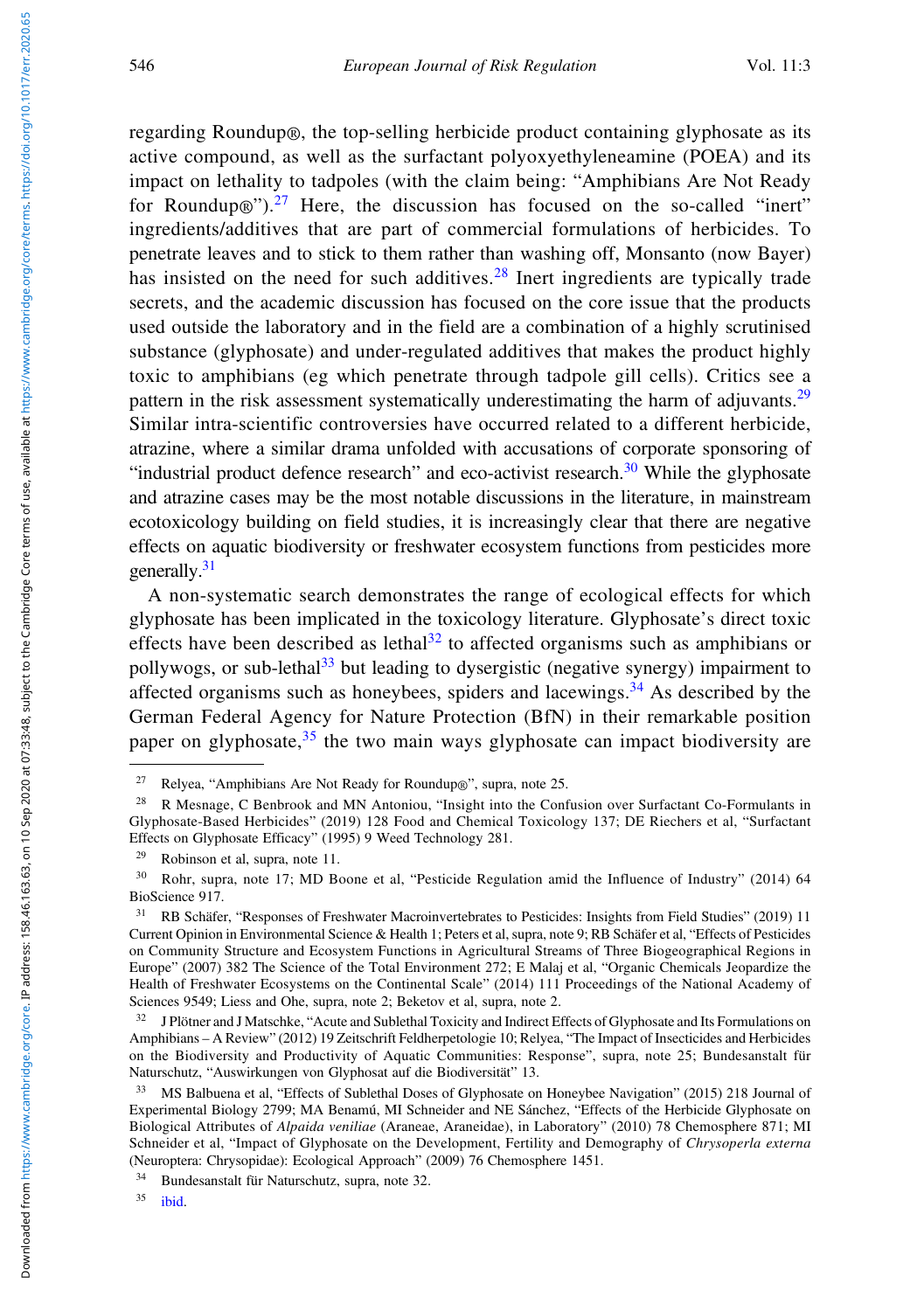Downloaded from https://www.cambridge.org/core. IP address: 158.46163.63, on 10 Sep 2020 at 07:33:48, subject to the Cambridge Core terms of use, available at https://www.cambridge.org/core/terms. https://doi.org/10.1017/e Downloaded from https://www.cambridge.org/core. IP address: 158.46.163.63. On 10 Sep 2020 at 07:33:48, subject to the Cambridge Core terms of use, available at https://www.cambridge.org/toi.org/10.1017/err.2020.65

through: (1) direct toxic effects on non-target organisms; or (2) indirect effects on nontarget organisms. Direct toxic effects on non-target organisms are further subdivided into lethal and sub-lethal effects. Because of its chemical structure, from a purely theoretical analysis, it is widely assumed – correctly or not – that there are no direct effects of glyphosate on insects. Most biologists indicate that glyphosate's principal effects on insects result from harms to food webs that negatively impact the agricultural landscape and organisms. Thus, the German environmental ministry claims: "The use of broad spectrum herbicides such as glyphosate does not kill insects directly".<sup>36</sup> The tricky part, however, is that the complicated indirect effects (as well as a range of conceptions of what counts as an indirect effect) actually do end up harming a variety of insects.<sup>37</sup> The complexity of these effects is exploited by various actors to give vastly contrastive interpretations about the scale of the problem and the chemical's safety. The impact of glyphosate in water includes indirect harms to the insects and other lifeforms that inhabit it.

The most influential EU agency in this sphere is EFSA, which advises the Commission and has been at the centre of European glyphosate regulation through its risk assessment.<sup>38</sup> EFSA notes that glyphosate acts as a broad-spectrum herbicide against all plants that are not protected by a specific genetic modification. The active ingredient stops the synthesis of certain amino acids that are essential for plant growth, leading to plant death. As an individual substance, glyphosate has a relatively low (eg chronic) toxicity compared to the worst agrochemicals historically – such as DDT – and appears much less immediately toxic; here, most ecotoxicologists and regulatory agencies agree.

Yet, as debated as the dysergistic toxicity of glyphosate plus its adjuvants has been for EFSA, less recognised or accounted for in toxicity regulation has been glyphosate's indirect effects on aquatic ecosystems. Because of the complexities of chemically dependent agricultural production systems and land use configurations impacting biodiversity, these often delayed or indirect processes have received less focus in chemical regulation. Agrochemical use is linked to reduced biodiversity through cascading ecosystem effects involving freshwater contamination, even if biodiversity loss may not be directly caused by it. $39$  "Indirect effects" are usually described as the deterioration of plant and microbial life in agricultural landscapes; these effects are especially demonstrable on food webs. The influential 2019 Leopoldina report describes how, at the community level, herbicides doing damage to plants will have indirect food chain effects (glyphosate was explicitly named), and that these

<sup>36</sup> Bundesministerium für Umwelt, Naturschutz und nukleare Sicherheit, "Was Ist Der Zusammenhang Zwischen Glyphosat und Insektensterben? | FAQ | BMU" <[https://www.bmu.de/faq/was-ist-der-zusammenhang-zwischen](https://www.bmu.de/faq/was-ist-der-zusammenhang-zwischen-glyphosat-und-insektensterben/)[glyphosat-und-insektensterben/](https://www.bmu.de/faq/was-ist-der-zusammenhang-zwischen-glyphosat-und-insektensterben/)> (last accessed 13 March 2020).<br><sup>37</sup> Eq. EVS Motta K Raymann and NA Moran, "Glyphosate Pe

<sup>37</sup> Eg, EVS Motta, K Raymann and NA Moran, "Glyphosate Perturbs the Gut Microbiota of Honey Bees" (2018) 115 Proceedings of the National Academy of Sciences 10305.

<sup>&</sup>lt;sup>38</sup> European Food Safety Authority, *EFSA Explains Risk Assessment: Glyphosate* (Parma, EFSA 2015) <[http://](http://bookshop.europa.eu/uri?target%3dEUB:NOTICE:TM0415780:EN:HTML) [bookshop.europa.eu/uri?target](http://bookshop.europa.eu/uri?target%3dEUB:NOTICE:TM0415780:EN:HTML)=[EUB:NOTICE:TM0415780:EN:HTML](http://bookshop.europa.eu/uri?target%3dEUB:NOTICE:TM0415780:EN:HTML)> (last accessed 12 March 2020).

<sup>&</sup>lt;sup>39</sup> Battaglin et al, supra, note 3; MS Vera et al, "New Evidences of Roundup® (Glyphosate Formulation) Impact on the Periphyton Community and the Water Quality of Freshwater Ecosystems" (2010) 19 Ecotoxicology 710; OK Borggaard and AL Gimsing, "Fate of Glyphosate in Soil and the Possibility of Leaching to Ground and Surface Waters: A Review" (2008) 64 Pest Management Science 441.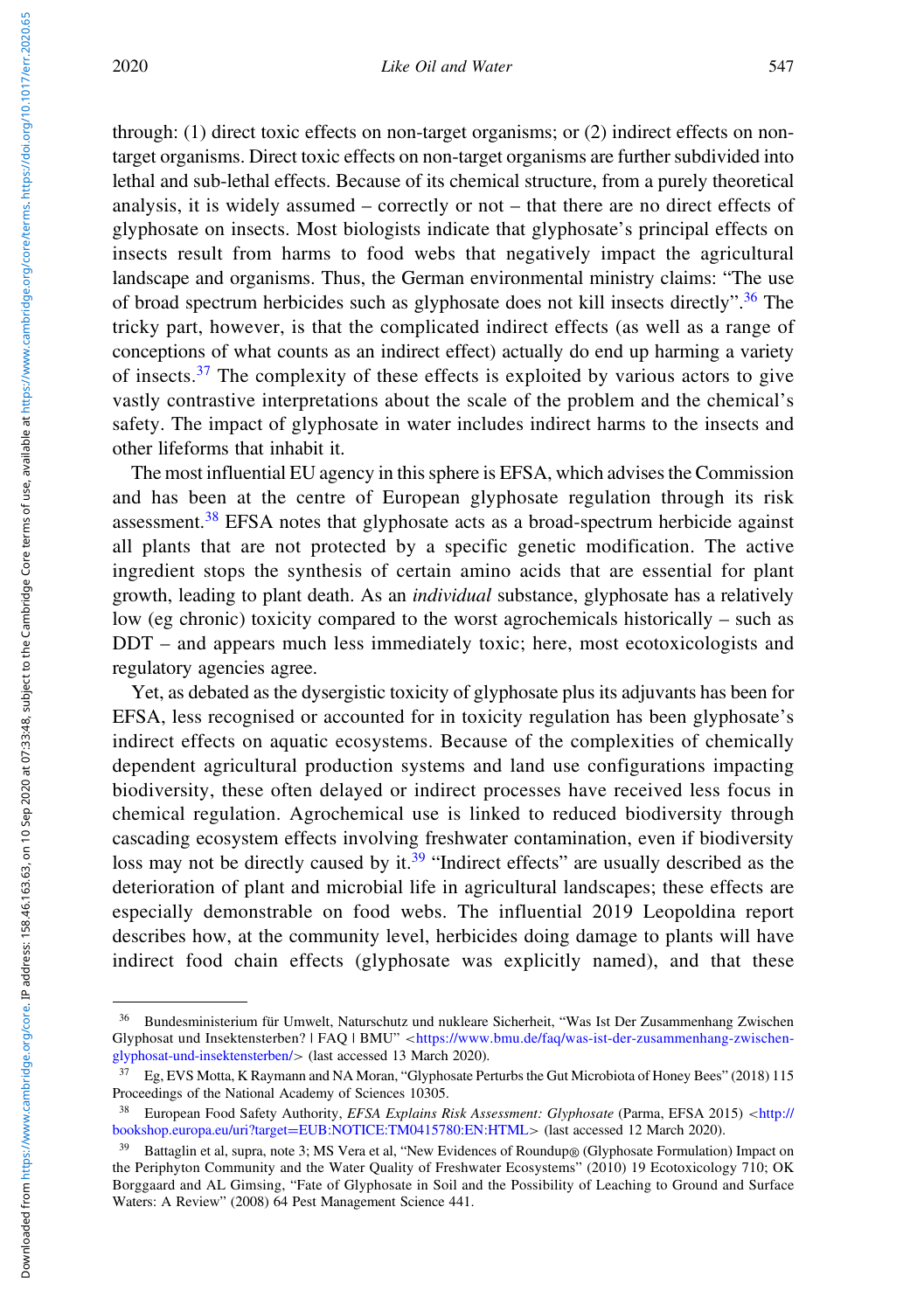processes have not been adequately accounted for in regulatory approval procedures (which focus on individual populations instead).  $40$  Yet different disciplines and even different schools of thought within ecology disagree over the implications of "indirect" ecological effects. We designate "indirect effects" here to encompass the notion of indirect toxicological and ecological effects that can result from dysergistic amplification through other effluents and exposures stemming from industrialised agricultural production. Concretely, glyphosate enables and furthers the usage of vast monocultural landscapes (and hence, *inter alia*, limits crop rotation and locks in specific economics activities and food supply and land use arrangements). These indirect effects from use on production processes have knock-on effects that potentiate the actual direct biochemical risks of glyphosate and its adjuvants. As the most used herbicide worldwide (total historical use globally until 2016 amounts to 6.1 billion kilograms), $^{41}$  whatever glyphosate's determined indirect effects, by virtue of the volume of use, these indirect effects will likely be more pronounced and varied. The paradox that glyphosate is relatively inexpensive and putatively efficacious for crop protection in the dominant high-input agrichemical industrial food production model may render regulators reluctant to directly confront the other costs of the chemical, such as the ecological ones. $42$ 

Worldwide, glyphosate enables genetically modified (GM) plants to be bred to be glyphosate-resistant. In Europe, glyphosate is authorised for specific uses (in the context of GM crops being generally prohibited). In the case of Germany, for example, it is used mostly for stubble management (with uses such as siccation – the pre-harvest application of pesticides to quicken the crop-drying process – increasingly being outlawed), while in select countries glyphosate is also approved for aquatic or semi-aquatic use. Broad agreement among the regulators involved in the two authorisation procedures at the European and national levels exists that glyphosate and glyphosate-based products themselves do not constitute major problems for biodiversity in Europe according to the metrics of the prevailing risk assessment system.

The seeming consensus on the lack of direct biodiversity problems of glyphosate is surprising, as for some pesticides, such as neonicotinoids, achieving scientific consensus regarding clearly demonstrated biodiversity impacts has been swift and effective for establishing the case for regulatory action.<sup>43</sup> Yet for glyphosate, scientists and policymakers by and large have agreed that, for the purposes of the European authorisation processes, glyphosate should not be outlawed for ecological reasons. It should be noted, however, that the risk assessment system unnecessarily confines itself to single-substance analysis only, as discussed below. Agencies such as Germany's BfN, for example, which are not directly involved in the authorisation

<sup>40</sup> A Schäffer et al, Der Stumme Frühling: Zur Notwendigkeit Eines Umweltverträglichen Pflanzenschutzes (Halle, Deutsche Akademie der Naturforscher Leopoldina eV – Nationale Akademie der Wissenschaften 2018).

<sup>41</sup> See CM Benbrook, "Trends in Glyphosate Herbicide Use in the United States and Globally" (2016) 28(1) Environmental Sciences Europe 3.

<sup>42</sup> Duke and Powles, supra, note 21.

<sup>43</sup> BA Woodcock et al, "Impacts of Neonicotinoid Use on Long-Term Population Changes in Wild Bees in England" (2016) 7 Nature Communications 12459; M Rundlöf et al, "Seed Coating with a Neonicotinoid Insecticide Negatively Affects Wild Bees" (2015) 521 Nature 77; SC Kessler et al, "Bees Prefer Foods Containing Neonicotinoid Pesticides" (2015) 521 Nature 74.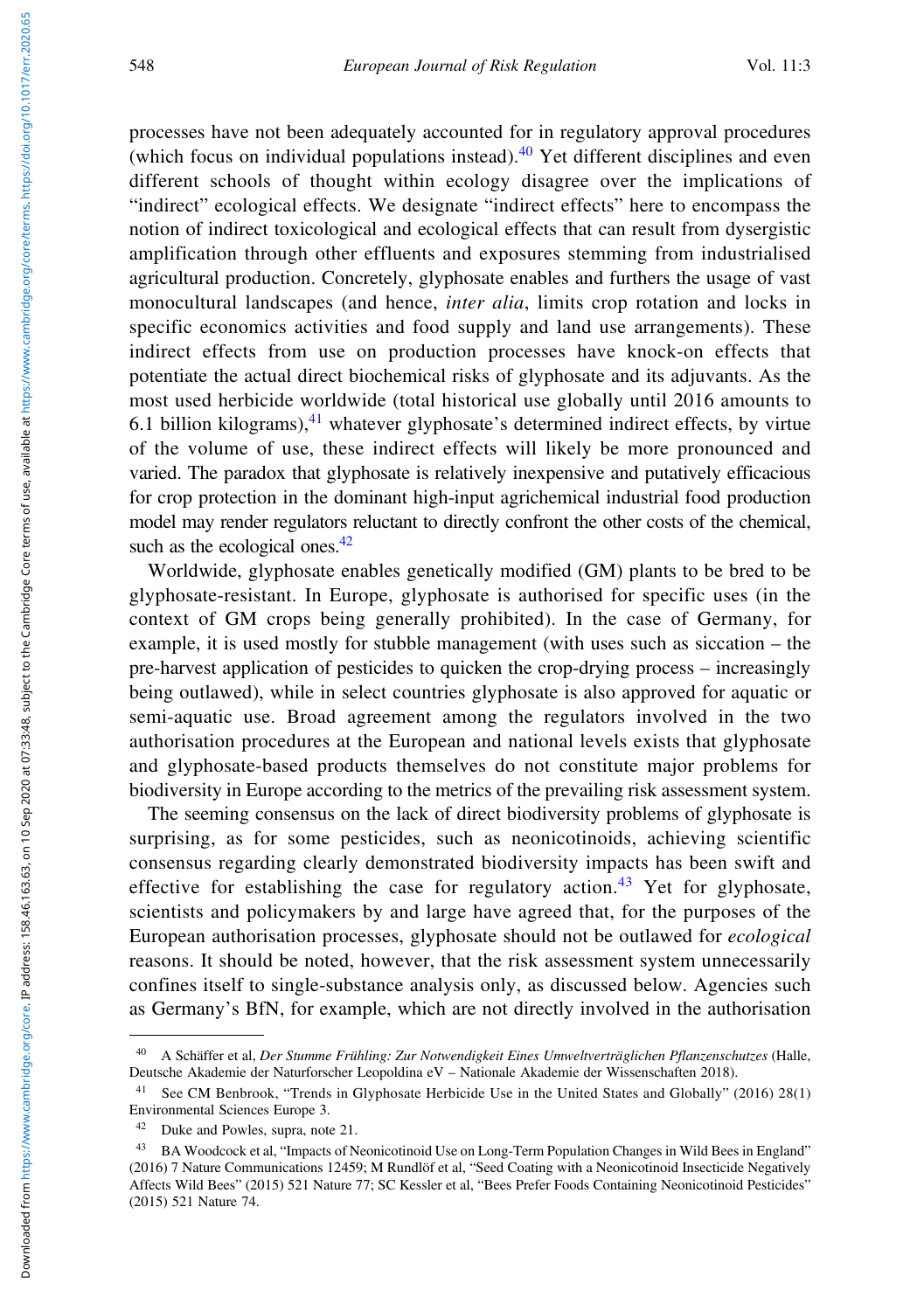system or risk assessment, have been much more critical of the biodiversity effects of glyphosate than the responsible regulatory agencies involved in the two-tier authorisation system, claiming that "the current state of science indicates that indirect effects of glyphosate or glyphosate-containing herbicides on non-target species in particular pose a high risk to biodiversity".<sup>44</sup> Such statements contrast with industry assessments that argue that a ban on glyphosate is associated with increased environmental pressures from agriculture due to compensating by deploying more intensive agribusiness practices requiring higher volumes of potentially more toxic chemicals, leading to worse biodiversity outcomes.<sup>45</sup>

Such outsider opinions to established regulatory systems circumvent entrenched risk assessment paradigms and criticise regulatory agencies for regulating only individual chemicals in isolation rather than the admixtures used in practice.<sup>46</sup> Likewise, cocktail effects and multiple stressors are at the same time observed as being understudied<sup>47</sup> and are thought to be under-regulated, as certain substances are potentiated by others (eg atrazine and glyphosate amplifying each other's toxicological affects). $48$  One study looking at how sunlight can potentiate the toxicity of certain pesticides assaying cell micronuclei found pesticides, including glyphosate, to be twenty-fold more toxic when mixed, and the mixture became 100 times more toxic after light irradiation due to oxidative stress.  $49$  Prevailing environmental risk assessment methods are widely acknowledged to be deficient for accurately measuring the unintended cocktail effects of pesticides.<sup>50</sup> It is no simple matter, however, to resolve this issue: complications regarding risk assessments of pesticides are controversial and receive a high level of scrutiny.<sup>51</sup>

In addition to the discrepancy of regulatory assessments focusing on single isolated chemicals and the cocktail mixtures of chemicals actually applied in situ are the problems of so-called "higher tiered" risk assessments. Higher-tiered issues coalesce around the deficiency of pesticide risk assessments based on models of predicted exposure concentration (PEC) in the environment as required within legal bounds of certain concentrations in order to be designated safe for non-target organisms in EU as well as US risk assessment. In this system, the regulatory acceptable concentration (RAC) is the cornerstone of the risk assessment process. This threshold has been

<sup>44</sup> Bundesanstalt für Naturschutz, supra, note 32.

<sup>45</sup> Bayer, supra, note 21.

<sup>46</sup> W Wagner, "Using Competition-Based Regulation to Bridge the Toxics Data Gap" (2008) 83 Indiana Law Journal 631.

<sup>47</sup> Beketov et al, supra, note 2, "Ecosystem effects of chronic low-level exposures to pesticide mixtures are uncertain".

<sup>48</sup> Vera et al, supra, note 39; A Roustan et al, "Genotoxicity of Mixtures of Glyphosate and Atrazine and Their Environmental Transformation Products before and after Photoactivation" (2014) 108 Chemosphere 93.

<sup>49</sup> Roustan, supra, note 48.

<sup>&</sup>lt;sup>50</sup> KC dos Santos and CBR Martinez, "Genotoxic and Biochemical Effects of Atrazine and Roundup®, Alone and in Combination, on the Asian Clam Corbicula Fluminea" (2014) 100 Ecotoxicology and Environmental Safety 7; Y Kim et al, "Mixtures of Glyphosate and Surfactant TN20 Accelerate Cell Death via Mitochondrial Damage-Induced Apoptosis and Necrosis" (2013) 27 Toxicology In Vitro 191; C Heu et al, "A Step Further toward Glyphosate-Induced Epidermal Cell Death: Involvement of Mitochondrial and Oxidative Mechanisms" (2012) 34 Environmental Toxicology and Pharmacology 144.

<sup>51</sup> CA Damalas and IG Eleftherohorinos, "Pesticide Exposure, Safety Issues, and Risk Assessment Indicators" (2011) 8 International Journal of Environmental Research and Public Health 1402.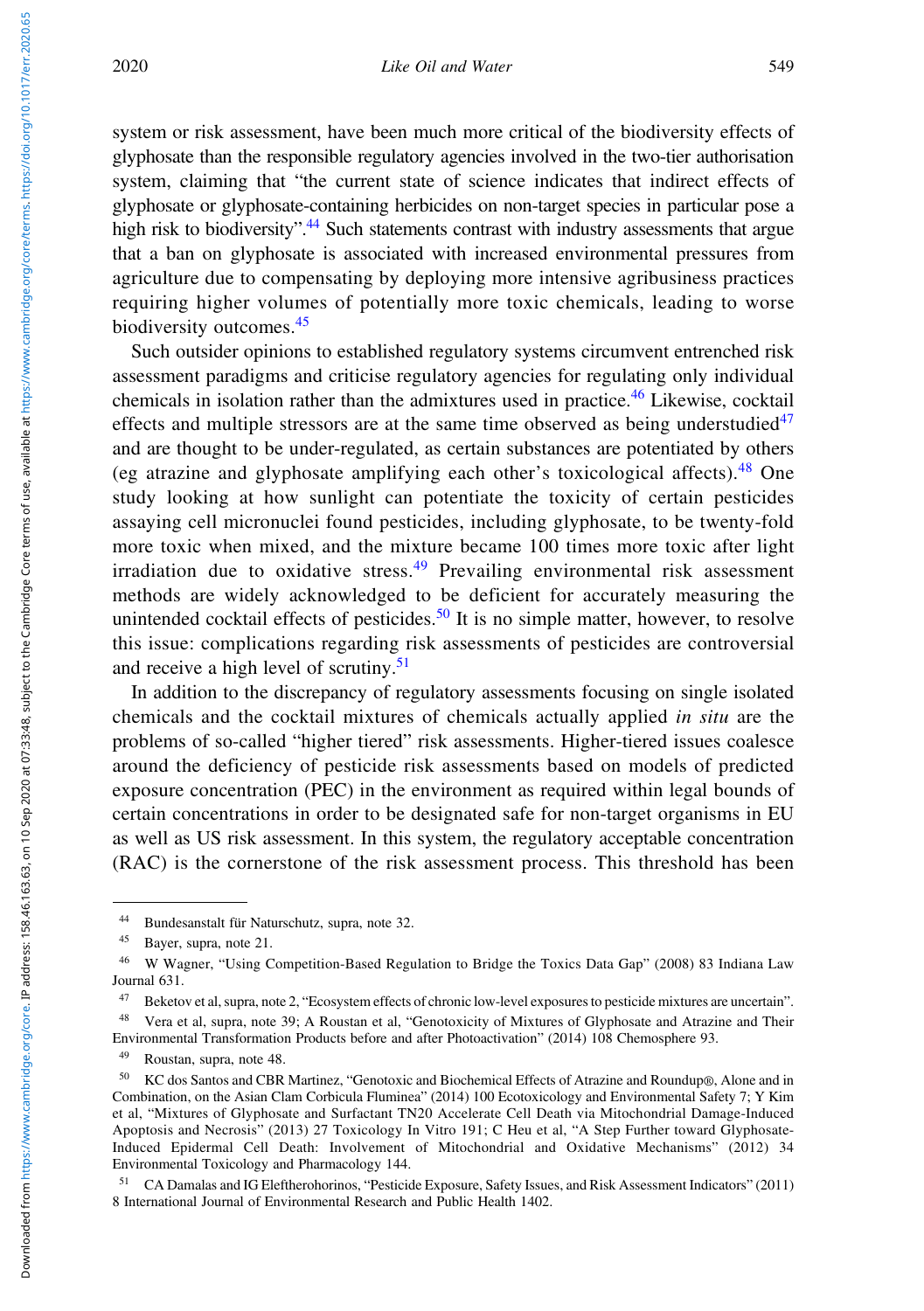<span id="page-11-0"></span>problematised as a "controlled experimental tiered risk assessment approach, giving results that are difficult to extrapolate to a real-world situation".<sup>52</sup> Reliance on ecotoxicity data from "laboratory and semifield (so-called mesocosm) studies<sup>"53</sup> alone is particularly problematic, as safety concentrations are established through "[s]tandard toxicity tests, i.e., tests performed with single chemicals and single species under laboratory conditions without additional stressors".<sup>54</sup> A Pesticides Action Network (PAN) report notes the following: "Microcosm and mesocosm systems are widely used in pesticide approvals; their attractiveness can easily be explained because the standards for aquatic toxicity can be made *less strict* [emphasis added] in numerous ways compared to the lower tier studies. This is partly due to the system itself (clean water, no pollution, variety of organisms) and statistical methods applied but also because uncertainty factors are lowered or not used anymore in higher tier". 55

Such toxicity analyses are a far cry from the other threshold, which operationalises "[s]afety factors (also called assessment factors) that account for uncertainties in the extrapolation to real ecosystems".<sup>56</sup> This evident mismatch between results from field studies<sup>57</sup> (showing that the "relationship between pesticide exposure and community composition is causal") and experimental tests relevant for regulation excludes the key ingredient for regulations: actual outcomes rather than theoretical safety. Apart from underspecified protection goals, Schäffer et al argue that there is no "scientifically validated prediction framework" that combines "ecological context, landscape context, farmer behaviour" and other non-laboratory aspects needed to predict exposure and effects.<sup>58</sup> Instead, provisional authorisation solutions have been proposed (similar to suggestions to include post-monitoring of pesticide vigilance as guiding principles).

The relative problems with the tiered risk assessment system are less significant for unambiguously toxic pesticides where predicted exposure exceeds "safe concentrations", but they are greater for pesticides where the gap between predicted and actual exposure widens. Agrochemicals that are less predictable in terms of their field toxicity can nonetheless be authorised "if the producer can show through further data that its environmental and human health impacts are acceptable".<sup>59</sup> The virtue of tiered frameworks is that they allow for extending assessment to further ecological safety analysis encompassing more complex scenarios where "[h]igher tiers integrate processes and characteristics occurring in natural ecosystems, such as multi-species semi-field test systems in the EU, as well as reduction of exposure through mitigation measures in risk management".<sup>60</sup> These aggregating assessments can usefully be fed back into reassessing

 $60$  ibid.

<sup>52</sup> MG Vijver et al, "Postregistration Monitoring of Pesticides Is Urgently Required to Protect Ecosystems" (2017) Environmental Toxicology and Chemistry Wiley Online Library <[https://setac.onlinelibrary.wiley.com/doi/full/10.](https://setac.onlinelibrary.wiley.com/doi/full/10.1002/etc.3721) [1002/etc.3721](https://setac.onlinelibrary.wiley.com/doi/full/10.1002/etc.3721)> (last accessed 13 March 2020).

<sup>53</sup> RB Schäfer et al, "Future Pesticide Risk Assessment: Narrowing the Gap between Intention and Reality" (2019) 31 Environmental Sciences Europe 21.

<sup>54</sup> ibid.

<sup>55</sup> Muilerman, supra, note 17, 49.

<sup>56</sup> ibid.

<sup>57</sup> Schäfer, supra, note 31.

<sup>58</sup> Schäfer et al, supra, note 53.

<sup>59</sup> ibid.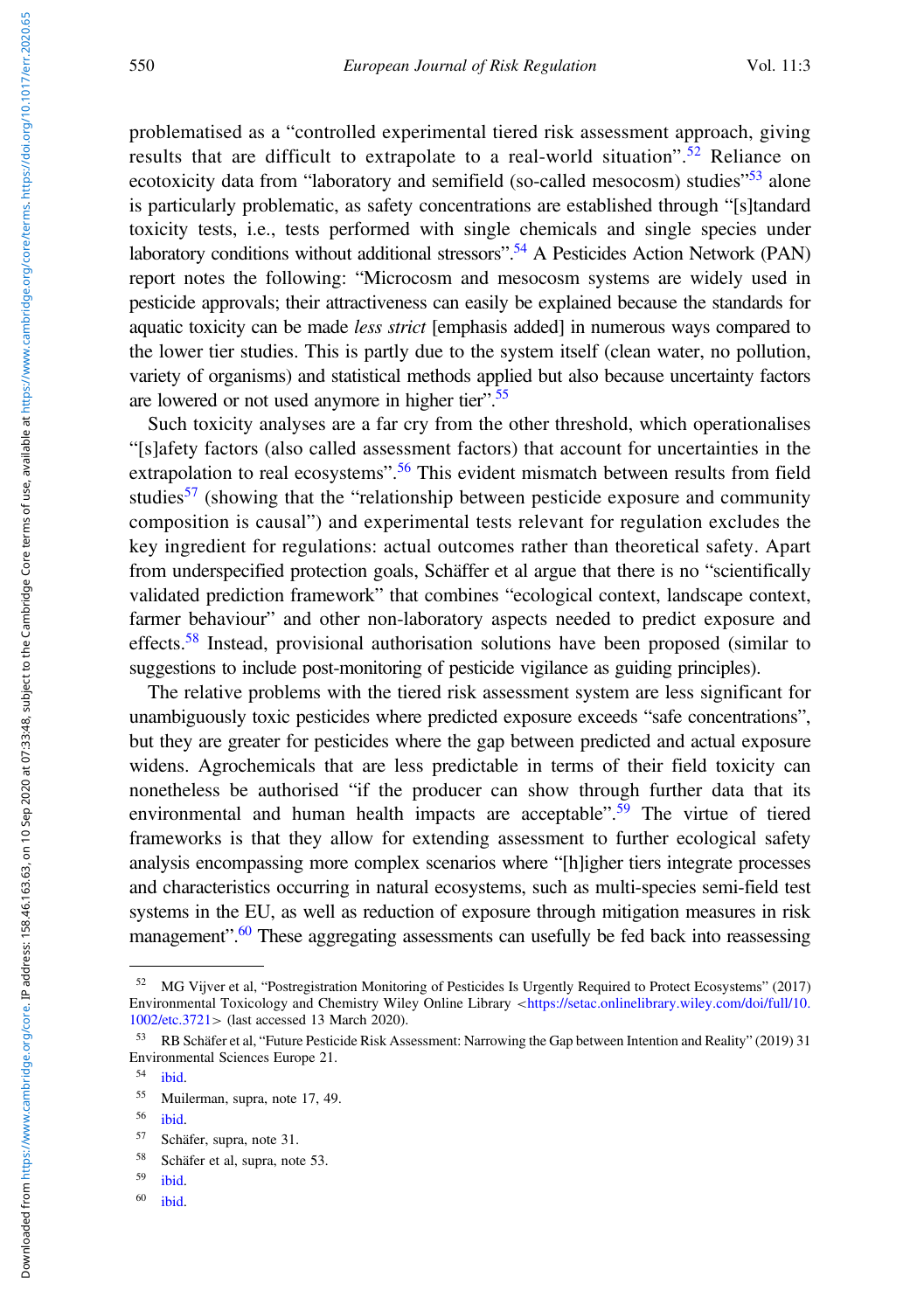risk at more core levels. Such analyses provide for water issues and ensuing biodiversity harms becoming more legible and weighty in risk assessments than they otherwise might.

Schäffer et al point out that the issue with this framework is that by default "authorization is given as long as the predicted exposure concentration (PEC) does not exceed the predicted no-effect concentration identified by single tiers, multiplied by the respective safety factor. Only substances that fail all tiers are not authorized".<sup>61</sup> The most likely result of the safety threshold system is a no-effect judgment, because the regulatory edifice is built on laboratory toxicity testing and the format of tiered studies with little initial input from field studies. Such systematic underestimations (or type II biases) can lead to "inaccurate predictions of both exposure and effects in tiered system".<sup>62</sup> This critique by ecotoxicologists of the existing risk assessment framework is shared by other scientists critical of glyphosate's ecological harms. $63$ Likewise, the German Federal Environmental Agency (Umweltbundesamt, UBA) criticises tiered risk assessment as often counterproductive for ecosystems, unnecessarily expensive and too difficult to communicate to the public.<sup>64</sup> The recent Leopoldina report entitled "The Silent Spring" also delineates problematic details of the tiered risk assessment as practised today, such as deliberately not double-checking pesticide effects that have been vetted at other levels.<sup>65</sup> The very few experts on these issues are in consensus: "[C]ritical revisions of related pesticide regulations and effective mitigation measures are urgently needed to substantially reduce the environmental risks arising from agricultural insecticide use". 66

In recent months, the pan-European politicisation of glyphosate as a problematic chemical has brought the entire risk assessment framework under serious scrutiny.<sup>67</sup> Nonetheless, possibly because there are only a handful of people who understand the intricacies of the issues at hand, or due to a lack of political interest groups advocating for the rights of aquatic ecosystems, the specific issue of harm to aquatic ecosystems as a result of omissions in the risk assessment framework has not been made.

Defenders of the status quo risk assessment procedures note that regulatory tools, especially the guidance recommendations used by EFSA, undergo continuous development, and already include indirect effects (albeit in the limited sense described above). New test and reference organisms can be specified and extended, and as climate conditions continue to change, updates to the pre-existing models can occur. Similarly, different models to calculate PECs are being constructed, with much effort being spent to coordinate such approaches across scientific and regulatory institutions. Even with these updates and addenda, however, the tiered framework

Downloaded from https://www.cambridge.org/core. IP address: 158.46163.63, on 10 Sep 2020 at 07:33:48, subject to the Cambridge Core terms of use, available at https://www.cambridge.org/core/terms. https://doi.org/10.1017/e Downloaded from https://www.cambridge.org/core. IP address: 158.46.163.63. On 10 Sep 2020 at 07:33:48, subject to the Cambridge Core terms of use, available at https://www.cambridge.org/toi.org/10.1017/err.2020.65

 $61$  [ibid](#page-11-0).<br> $62$  ibid.

ibid.

<sup>&</sup>lt;sup>63</sup> Robinson et al, supra, note 11.<br><sup>64</sup> T Frische et al. 5-*Punkte*-Progr

<sup>64</sup> T Frische et al, 5-Punkte-Programm für einen nachhaltigen Pflanzenschutz (Dessau-Roßlau, Umweltbundesamt 2016) <<https://www.umweltbundesamt.de/publikationen/5-punkte-programm-fuer-einen-nachhaltigen-0>> (last accessed 4 June 2020).

<sup>65</sup> Schäffer et al, supra, note 40, 18.

<sup>66</sup> Stehle and Schulz, supra, note 18.

<sup>67</sup> G Bazzan and M Migliorati, "Expertise, Politics and Public Opinion at the Crossroads of the European Commission's Decision-Making: The Case of Glyphosate" (2020) 2 International Review of Public Policy <[http://](http://journals.openedition.org/irpp/849) [journals.openedition.org/irpp/849](http://journals.openedition.org/irpp/849)> (last accessed 18 May 2020).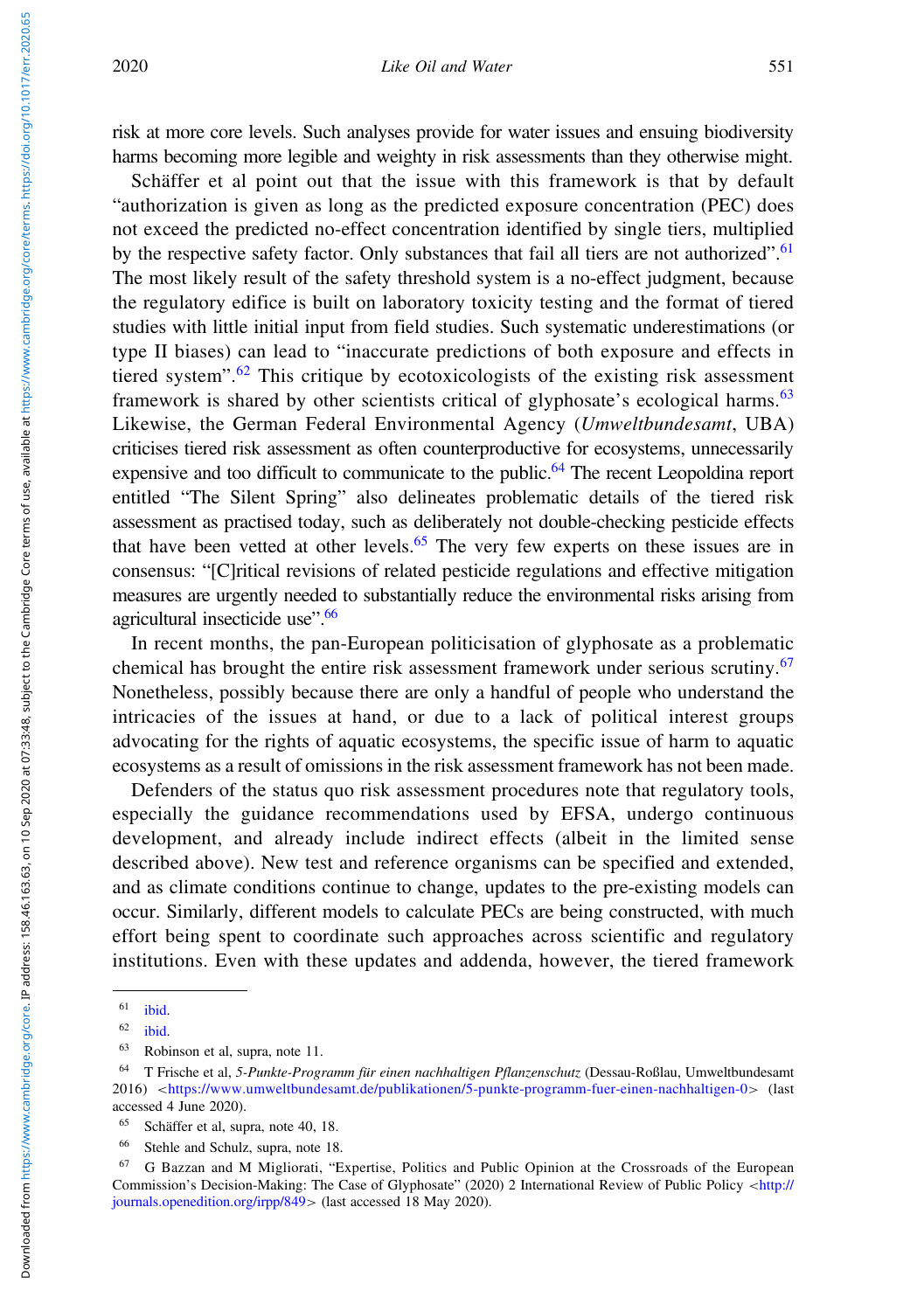does not consider aggregate pressure, and it uses laboratory tests as approximations of real-world effects. For these reasons, the tiering system prevents ecosystem effects from being material in decision-making by isolating pertinent cross-effect observations through unnecessarily complex regulatory stringencies that are inscrutable to most involved parties. Glyphosate in its pure form (which occurs only in the laboratory) is paradoxically then assessed as low toxicity and perfectly "adapted" for regulatory systems unwilling or unable to capture real-world indirect effects – especially in aquatic systems.

# III. MUCH MORE THAN GLYPHOSATE (OR HOW RISK ASSESSMENT MARGINALISES THE ASSESSMENT OF ENVIRONMENTAL RISK)

Bernhard Url, EFSA's executive director, responded in a recent interview with news media Euractiv that he views the conflation of science and politics in the glyphosate saga as "unreasonable":

Glyphosate has become the symbol of much more: it's no longer about a herbicide, but about the way we do agriculture in Europe, the loss of insects and pollinators, the globalisation of trade, biodiversity ...

This can only be dealt with proper communication but also with *a reasonable* distinction between what is policy and what is science. To give you an example, people were surprised when they found glyphosate in the urine of their children. But this is a policy question: if we use glyphosate, we will find it, because analytical methods are so sensitive nowadays that basically everything can be found.

If you don't want to find traces of glyphosate in beer or in spaghetti, then you have to talk about its use and not about its safety. All the traces have been found present no safety concerns and all other regulators in the world have said it is safe if it is used properly. But it does not mean that it has to be used.

What I hope for the next glyphosate reauthorisation is that there's also an assessment on what would it mean, if glyphosate or herbicides are not used anymore for biodiversity, water, farmers income, food prices, availability of foods and so on. This was what we missed in the previous glyphosate discussion.<sup>68</sup>

Url is correct in assessing that glyphosate has ballooned into a banner representing a host of structural issues. Arguably, the glyphosate case is not just a symbol of "much more", but an epiphenomenon of "much more"; it reflects that current risk regulation compartmentalises risk diagnoses in such a way that critical questions are eluded or "back-staged". $69$  In fact, glyphosate is always excessive in its significance; there is no

<sup>&</sup>lt;sup>68</sup> G Fortuna, "EFSA Boss: Next Time We Should Also Assess Consequences without Glyphosate" ([www.euractiv.](http://www.euractiv.com) [com](http://www.euractiv.com), 21 May 2019) <[https://www.euractiv.com/section/agriculture-food/interview/efsa-boss-next-time-we-should](https://www.euractiv.com/section/agriculture-food/interview/efsa-boss-next-time-we-should-also-assess-consequences-without-glyphosate/)[also-assess-consequences-without-glyphosate/](https://www.euractiv.com/section/agriculture-food/interview/efsa-boss-next-time-we-should-also-assess-consequences-without-glyphosate/)> (last accessed 13 March 2020). Emphasis added.

 $^{69}$  A Arcuri, "Glyphosate" in J Hohmann and D Joyce (eds), *International Law's Objects* (Oxford, Oxford University Press 2018) pp 234-46; see pp 242–43.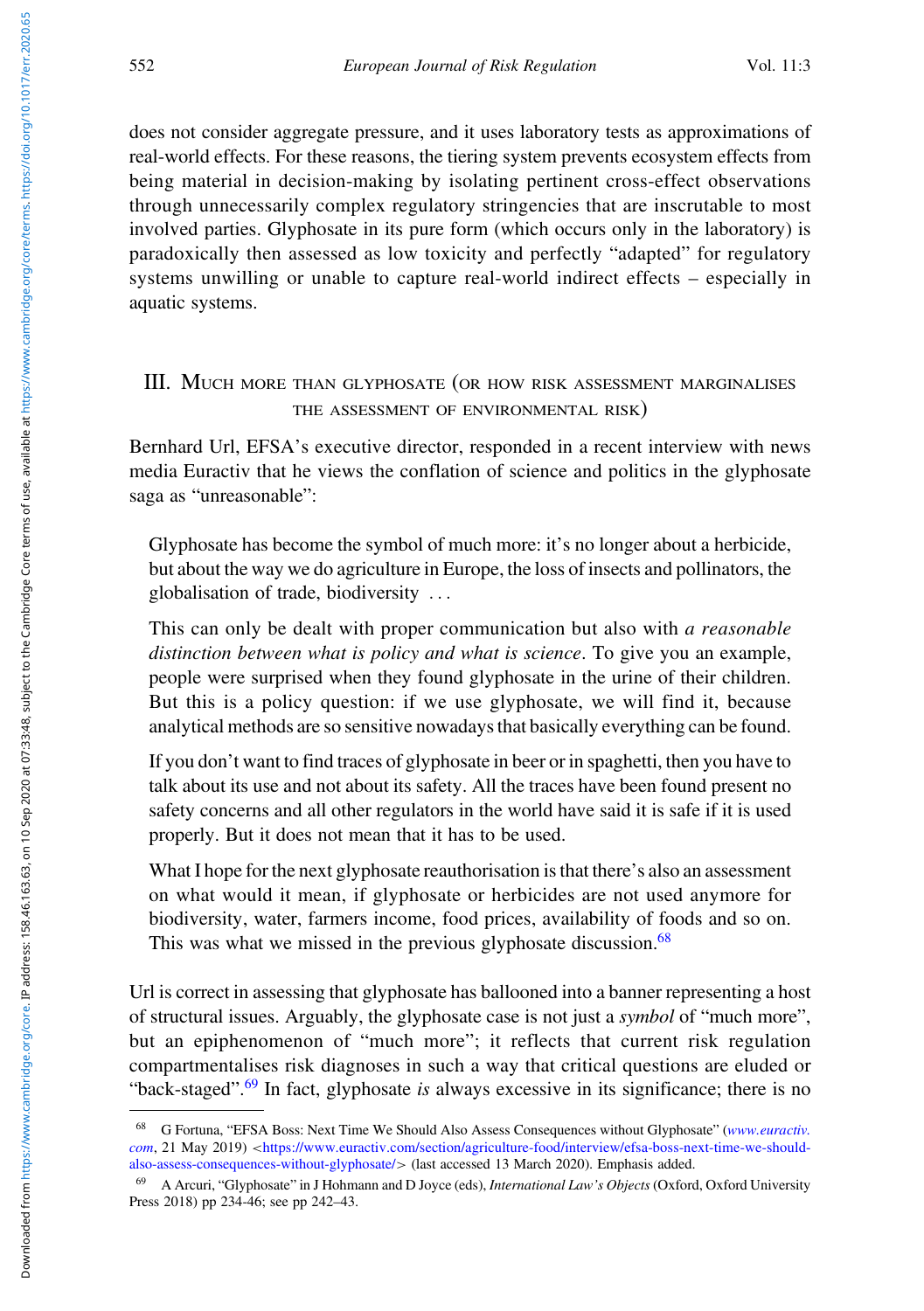Downloaded from https://www.cambridge.org/core. IP address: 158.46.163.63, on 10 Sep 2020 at 07:33:48, subject to the Cambridge Core terms of use, available at https://www.cambridge.org/core/terms. https://doi.org/10.1017/ Downloaded from https://www.cambridge.org/core. IP address: 158.46.163.63. On 10 Sep 2020 at 07:33:48, subject to the Cambridge Core terms of use, available at https://www.cambridge.org/toi.org/10.1017/err.2020.65

such a thing as raw glyphosate in its actual use. Glyphosate as actually applied in any of its over 700 commercial formulations used in the physical environment is blended with an array of compounds (such as adjuvants and co-formulants) and typically receives little scrutiny by domestic regulators, as mentioned above.<sup>70</sup> The chemical imaginary of glyphosate as a pure product, divorced from its adjuvants and co-formulants, does not exist, and, as has been argued, should not be treated as if it did for regulatory purposes. Yet, risk assessments code current law to individually assessed chemicals without assessing them in the light of real-world chemistry, in which they are blended together. Treating chemicals separately from a regulatory perspective, instead of informing regulation by the science of chemistry and chemical interactions, is an expedient legal artifice. At this point, it is worth recalling that the European legal framework establishes a two-track system for the approval of pesticides: the active substance, in this case glyphosate, is assessed and approved at the EU level, whereas the different formulations are approved at the level of individual Member States and further circulated in the internal markets through mutual recognition.<sup>71</sup>

The EU Parliament, in its 2018 Report on the Union's authorisation procedure for pesticides, has noted the difficulties of approval procedures at the national level as follows: "... understaffing and/or underfunding may result in over-reliance on the assessment conducted for the approval of the active substances in the context of decisions for plant protection products".<sup>72</sup> Assessing the numerous pesticide products containing glyphosate with the same degree of granularity as for active substances (~700 commercial formulations versus a single active substance) could in fact prove to be a daunting task and disrupt industrial agriculture. In this context, scholars have criticised the fact that "[p]esticide co-formulants considered to be inert are generally exempt from the requirement for establishing a tolerance limit, and for this reason, end-use commercial pesticide formulations escape from being subjected to chronic toxicity testing, despite the fact that the vast majority that have been tested are actually more toxic than the declared active ingredients alone".<sup>73</sup>

In this respect, it warrants note that in the process for the 2017 re-authorisation of glyphosate, the EU Commission took the unprecedented decision to propose a ban on one of the main co-formulants used in glyphosate-based pesticides: POEA. Yet, POEA continues to be used in other pesticides (without glyphosate) and can be bought in the market "as a separate adjuvant mixture (product name Regain,

<sup>&</sup>lt;sup>70</sup> K Nagy et al, "Systematic Review of Comparative Studies Assessing the Toxicity of Pesticide Active Ingredients and Their Product Formulations" (2020) 181 Environmental Research 108926; J Niedobová et al, "Synergistic Effects of Glyphosate Formulation Herbicide and Tank-Mixing Adjuvants on Pardosa Spiders" (2019) 249 Environmental Pollution 338.

<sup>71</sup> See Art 41 Regulation (EC) No 1107/2009 of the European Parliament and of the Council of 21 October 2009 concerning the placing of plant protection products on the market and repealing Council Directives 79/117/EEC and 91/414 (OJ 2009 L 309, p 1).

<sup>72</sup> European Parliament, Report on the Union's authorisation procedure for pesticides (2018/2153(INI)), A8-0475/ 2018, 18.12.2018., at BW, p 14.

<sup>73</sup> R Mesnage et al "Insight into the confusion over surfactant co-formulants in glyphosate-based herbicides" (2019) 128 Food and Chemical Toxicology 137, 138. See also R Mesnage et al, "Potential toxic effects of glyphosate and its commercial formulations below regulatory limits" (2015) 84 Food and Chemical Toxicology 133.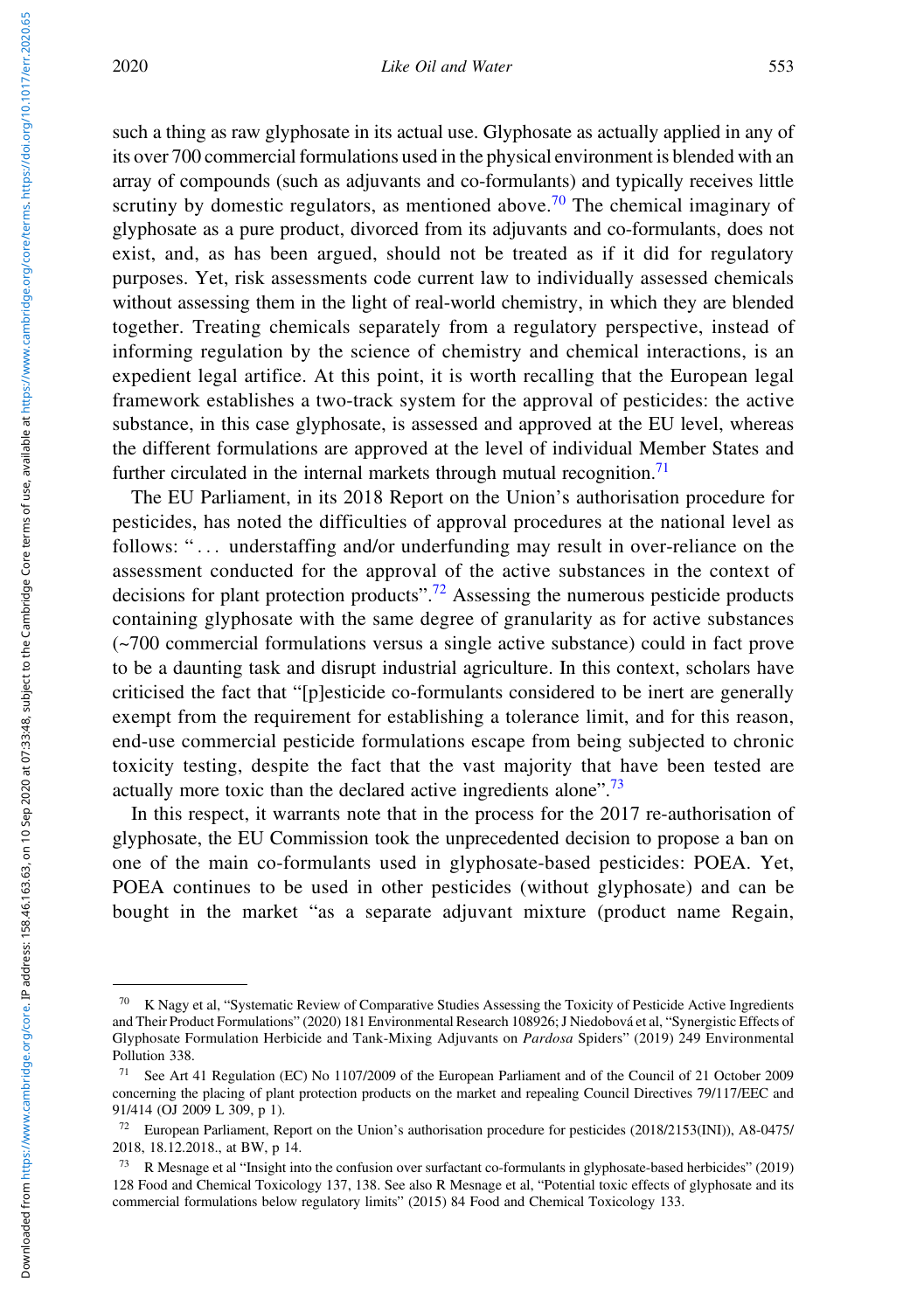authorization 9300433) to mix with a glyphosate formulation in the spray tank".<sup>74</sup> The fact that a specific co-formulant found to be dangerous at the EU level continues to be used in non-glyphosate-based pesticides is further evidence of how formulations containing toxic "ingredients" could more easily go undetected at the domestic level.

Against this background, one can agree with Dr Url in emphasising the importance of distinguishing "what is policy and what is science". The choice to assess only the active substance (glyphosate) at the EU level cannot be separated from political choices. More generally, risk assessment is a practice that is deeply embedded in law. As one participant to an EFSA Management Board meeting said: "[I]t should be emphasized also that it is legally-binding evidence-based risk assessment [that EFSA is following] ... that EFSA, by its mandate, will not take into consideration all available information for *legal* reasons".<sup>75</sup> The difficulty with agencies such as EFSA making risk assessments on chemicals such as glyphosate is that often such assessments become interpreted by the general public, as well as scientists, as scientific findings or official consensus rather than as hybrid practices rooted in science as well as in policy processes.<sup>76</sup>

The decision to structure risk assessment around the identification and measurement of certain risks by a single isolated substance is another notable political choice. The main health lens applied so far, for example, has been on carcinogenic risk. This is arguably because the EU Regulation establishes that carcinogenicity is a cut-off criterion to decide when a substance should be banned.<sup>77</sup> Much less attention is paid, however, to environmental risks, and by extension the downstream environmental health threats, despite this regulation equally protecting the environment.<sup>78</sup> The case of water is a representative example. A report by the NGO Pesticide Action Network alleges several instances of weakened protective standards throughout the EU regulatory framework through controversial risk assessment methodologies, highlighting specifically the treatment of potentially harmful metabolites in ground water as "non-relevant".<sup>79</sup> Generally, it is the description of data requirements in the sections on ecotoxicology and environmental fate and behaviour that is determinative.

When the risk to aquatic environments is considered, the EFSA report lacks clarity. The report's conclusions mention that "[g]lyphosate and AMPA have been detected in Europe above the parametric limit of 0.1  $\mu$ g/L in a number of instances. Detailed groundwater monitoring studies demonstrating that glyphosate exceeded the limit of 0.1 μg/L were available from Italy, Germany, the Netherlands, Sweden, France and

<sup>74</sup> See Pest Committee Meeting of 28 June 2018 EU Authorisation Procedure for Pesticides – Authorisation of Plant Protection Products by Member States. Preparatory Questions, Answers Given by Mr Robin Mesnage, at p 4.

<sup>75</sup> EFSA, 67th Management Board Meeting 3 December 2015, Discussion EFSA progress report, available at <[http://](http://www.efsa.europa.eu/en/events/event/151203#playaudio) [www.efsa.europa.eu/en/events/event/151203#playaudio](http://www.efsa.europa.eu/en/events/event/151203#playaudio)> (last accessed 28 June 2020) at ~51 minutes (emphasis added).

<sup>76</sup> S Hartley, "Policy Masquerading as Science: An Examination of Non-State Actor Involvement in European Risk Assessment Policy for Genetically Modified Animals" (2016) 23 Journal of European Public Policy 276; Demortain, supra, note 12; Jasanoff, "Science, Politics, and the Renegotiation of Expertise at EPA", supra, note 10; Funtowicz and Ravetz, supra, note 10.

<sup>77</sup> See Art 4 and 3.6.2 to 3.6.4 and 3.7 of Annex II, Regulation 1107/2009, supra, note 71.

<sup>&</sup>lt;sup>78</sup> See Art 4 (2)(a) and (b), Regulation 1107/2009, supra, note 71, where it is provided that plant protection products (a) "shall not have any harmful effects ... on groundwater" and "(b) they shall not have any unacceptable effect on the environment".

<sup>79</sup> Muilerman, supra, note 17.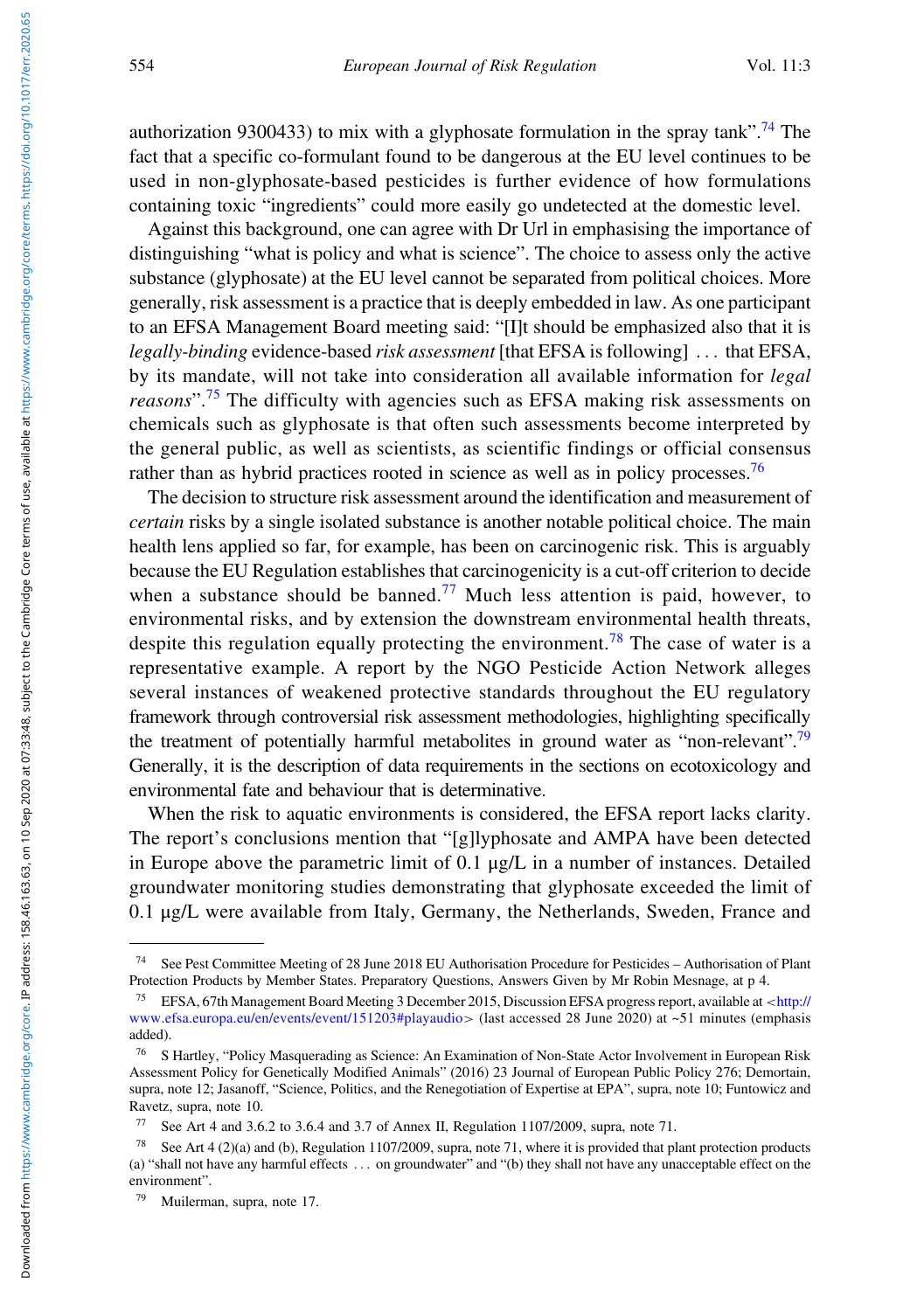Spain". The assessors explain that these contaminations may be due to "misuse" of the product and that drinking water can be treated using chlorinating procedures.<sup>80</sup> But even if "misuse" would be the primary case of the violation of parametric limits, should such "misuse" not be considered as part of the embodied risk?

Interestingly, in different contexts, other EU legal representatives consider the use or misuse of potentially toxic products as part of risk and hence of "risk assessment". This has been an issue in the Hormones dispute between the EU and the USA. The World Trade Organization (WTO) Appellate Body has concluded that "abuse" or "misuse" of potentially toxic products can be considered as part of risk assessment.<sup>81</sup> In this context, the EU has tried to defend its precautionary policies (eg vis-à-vis the use of hormones in food chains for growth-promotion purposes), which, to be fully realised, may need a more holistic conceptualisation of risk assessment. It could be argued that by considering real harms as products of misuse rather than design or inaccurate modelling, both companies and regulatory agencies, across industries, effectively externalise actual risk.<sup>82</sup>

As mentioned above, another major limit to the type of risk assessment used for regulatory purposes is that it does not examine chemical mixtures and their synergistic (dysergistic) impacts. $83$  Yet, the aquatic environment is exposed to these mixtures together rather than single substances sequentially. Risk assessment practices also fail to retrospectively look at the data produced through environmental monitoring that examines the manifold ways through which chemicals are transformed by the substrate through which they travel and react. $84$  In this respect, the European Court of Auditors has issued a Special Report that criticises – among others – the deficient status of the environmental monitoring of pesticides.<sup>85</sup>

To fully understand how environmental risk is further side-lined in contemporary practices of risk assessment, we need to take a step back and look at how pesticides

<sup>&</sup>lt;sup>80</sup> See European Food Safety Authority, "Conclusion on the Peer Review of the Pesticide Risk Assessment of the Active Substance Glyphosate" (2015) 13 EFSA Journal 4302; Muilerman, supra, note 17, 17.

<sup>&</sup>lt;sup>81</sup> The question of whether abuse of misuse of potentially toxic substances should be part of a risk assessment has been addressed by the WTO Court, when considering the risks of hormones used for growth promotion. In that context, the Appellate Body found that "the abuse or misuse in the administration of oestradiol-17β has a bearing on the particular risks being assessed by the European Communities". See Appellate Body Report, United States – Continued Suspension of Obligations in the EC – Hormones Dispute, WT/DS320/AB/R, adopted 14 November 2008 (US – Continued Suspension).

<sup>82</sup> L Dorfman et al, "Soda and Tobacco Industry Corporate Social Responsibility Campaigns: How Do They Compare?" (2012) 9 PLoS Medicine e1001241; J Elias, YH Hendlin and PM Ling, "Public versus Internal Conceptions of Addiction: An Analysis of Internal Philip Morris Documents" (2018) 15 PLoS Medicine e1002562; H Vainio, "Public Health and Evidence-Informed Policy-Making: The Case of a Commonly Used Herbicide" (2020) 46 Scandinavian Journal of Work, Environment & Health 105; PA McDaniel, EA Lown and RE Malone, ""It Doesn't Seem to Make Sense for a Company That Sells Cigarettes to Help Smokers Stop Using Them": A Case Study of Philip Morris's Involvement in Smoking Cessation" (2017) 12 PLoS ONE e0183961; EA Smith and TE Novotny, "Whose Butt Is It? Tobacco Industry Research about Smokers and Cigarette Butt Waste" (2011)  $20(Suppl. 1)$  Tobacco Control i2.

European Commission and Directorate General for Health & Consumers, Toxicity and Assessment of Chemical Mixtures (Brussels, European Commission 2012).

<sup>&</sup>lt;sup>84</sup> European Commission and Directorate General for Health & Consumers, Addressing the New Challenges for Risk Assessment (Brussels, European Commission 2013) <[http://bookshop.europa.eu/uri?target](http://bookshop.europa.eu/uri?target%3deub:notice:ndaz13002:en:html)=[eub:notice:ndaz13002:en:](http://bookshop.europa.eu/uri?target%3deub:notice:ndaz13002:en:html) [html](http://bookshop.europa.eu/uri?target%3deub:notice:ndaz13002:en:html)> (last accessed 11 March 2020).

<sup>&</sup>lt;sup>85</sup> European Court of Auditors, "Sustainable use of plant protection products: limited progress in measuring and reducing risks", Special Report 5 February 2020, paras 44–52.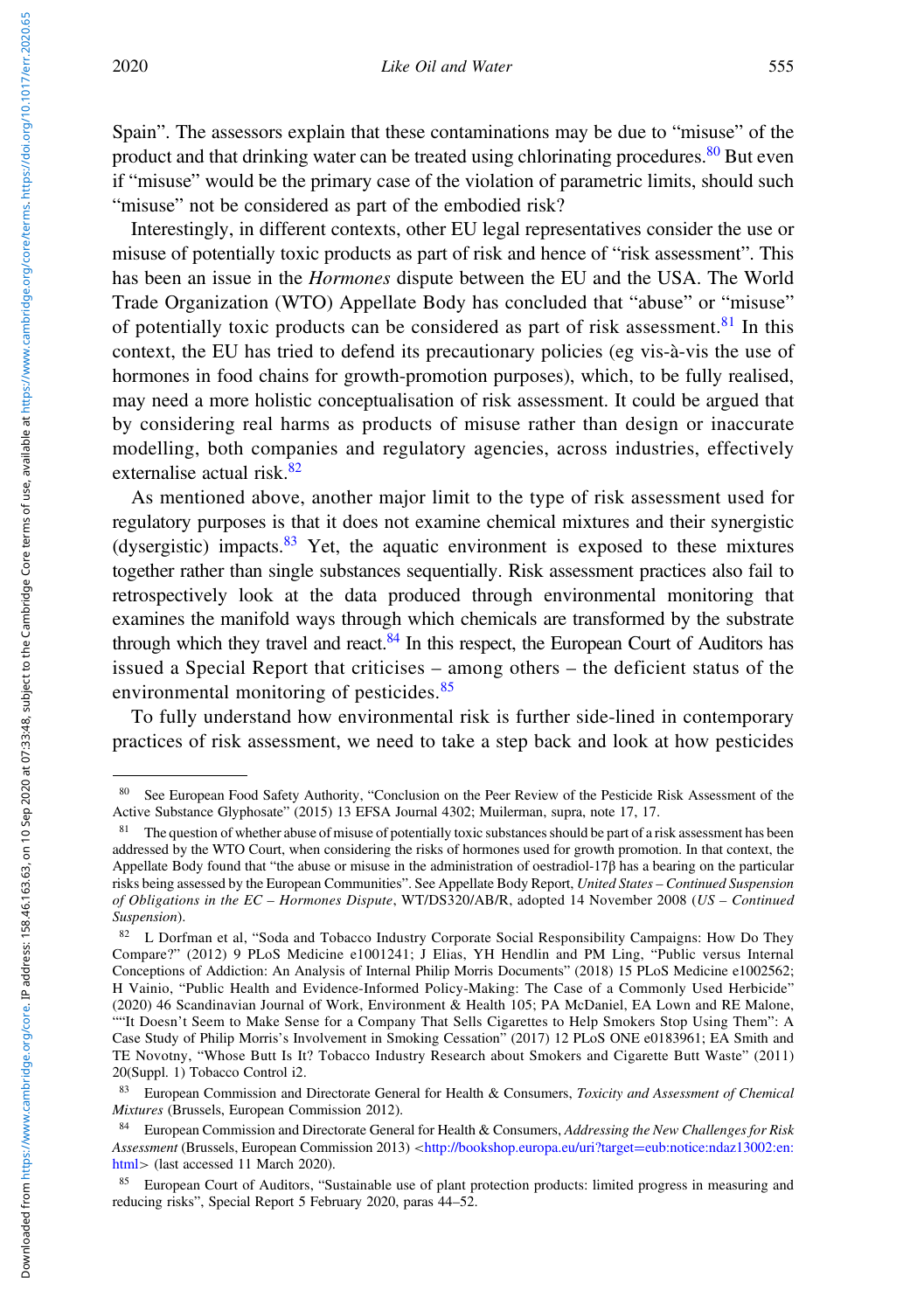are regulated in Europe through Regulation 1107/2009 concerning the placing of PPPs on the market and Directive 2009/128/EC on the sustainable use of pesticides.<sup>86</sup> The European legal framework can be seen as a dual system. As briefly mentioned above, on the one hand, active substances (such as glyphosate) are to be assessed and approved by EU institutions; on the other hand, the commercial products to be placed on the market (including co-formulants) are approved by national authorities and can further circulate in Europe by virtue of mutual recognition. Next to the authorisation process, this dual system is reproduced in how issues of sustainability are addressed. In this context, Directive 2009/128, which has the general goal of achieving "a sustainable use of pesticides by reducing the risks and impacts [not necessarily the amount] of pesticide [like glyphosate] use on human health and the environment and promoting the use of integrated pest management and of alternative approaches or techniques such as non-chemical alternatives to pesticides" (see Article 1, Directive 2009/128), establishes only few specific obligations on Member States (eg prohibition of aerial spraying, per Article 9). For the rest, it delegates to the Member States the enactment of specific measures through the adoption of National Action Plans (NAPs; see Article 4, Directive 2009/128). As a result, the question of whether the use of pesticides like RoundUp® is reduced and/or used more sustainably depends on the measures adopted by individual Member States. In this context, it is worth mentioning that reduction targets are absent from virtually all NAPs (the main exception being France).<sup>87</sup>

NAPs have been widely criticised by environmental groups. Looking at the Directive itself, it becomes clear that, at the heart of the EU Directive, a vague political compromise ends up eliding concrete policy objectives: the Directive leaves slack in interpreting whether the absolute quantities of pesticides should be reduced, or "merely" the associated risk of pesticide use: "... risk reduction or use targets shall be set at times and targets for the restriction of use, in particular where the restriction of use is an appropriate instrument to achieve risk reduction in relation to the priority topics referred to in Article  $15(2)(c)$ ". According to EU law, NAPs require stakeholder participation and, in principle, the possibility to publicly scrutinise pesticide-related plans. The inadequacy of these plans has been nowhere as clear as in Germany, where, in 2011, stakeholders that aligned with environmental interests left the NAP in protest (surprisingly, this included the commercial German association of energy and water industries, BDEW). NGOs report that a lack of transparency and a dubious selection of indicators were the reasons for their withdrawal from the NAP, noting that the ministry-led process would – in the end – strengthen the current system of agricultural use of chemical PPPs rather than reduce dependency on agrochemicals.<sup>88</sup>

<sup>86</sup> See Regulation (EC) No 1107/2009, supra, note 71, and Report from the Commission to the European Parliament and the Council on Member State National Action Plans and on progress in the implementation of Directive 2009/128/ EC on the sustainable use of pesticides 10.10.2017 COM(2017) 587 final, at 1.

See Report from the Commission to the European Parliament and the Council, supra, note 86, 5.

<sup>88</sup> For a detailed statement of German environmental NGOs like PAN, NABU, BUND and Greenpeace, see <[http://](http://www.pan-germany.org/download/Umweltverbaende_Stellungnahme_zum%20_NAP_Entwurf_vom_270912.pdf) [www.pan-germany.org/download/Umweltverbaende\\_Stellungnahme\\_zum%20\\_NAP\\_Entwurf\\_vom\\_270912.pdf](http://www.pan-germany.org/download/Umweltverbaende_Stellungnahme_zum%20_NAP_Entwurf_vom_270912.pdf)> (last accessed 1 June 2020).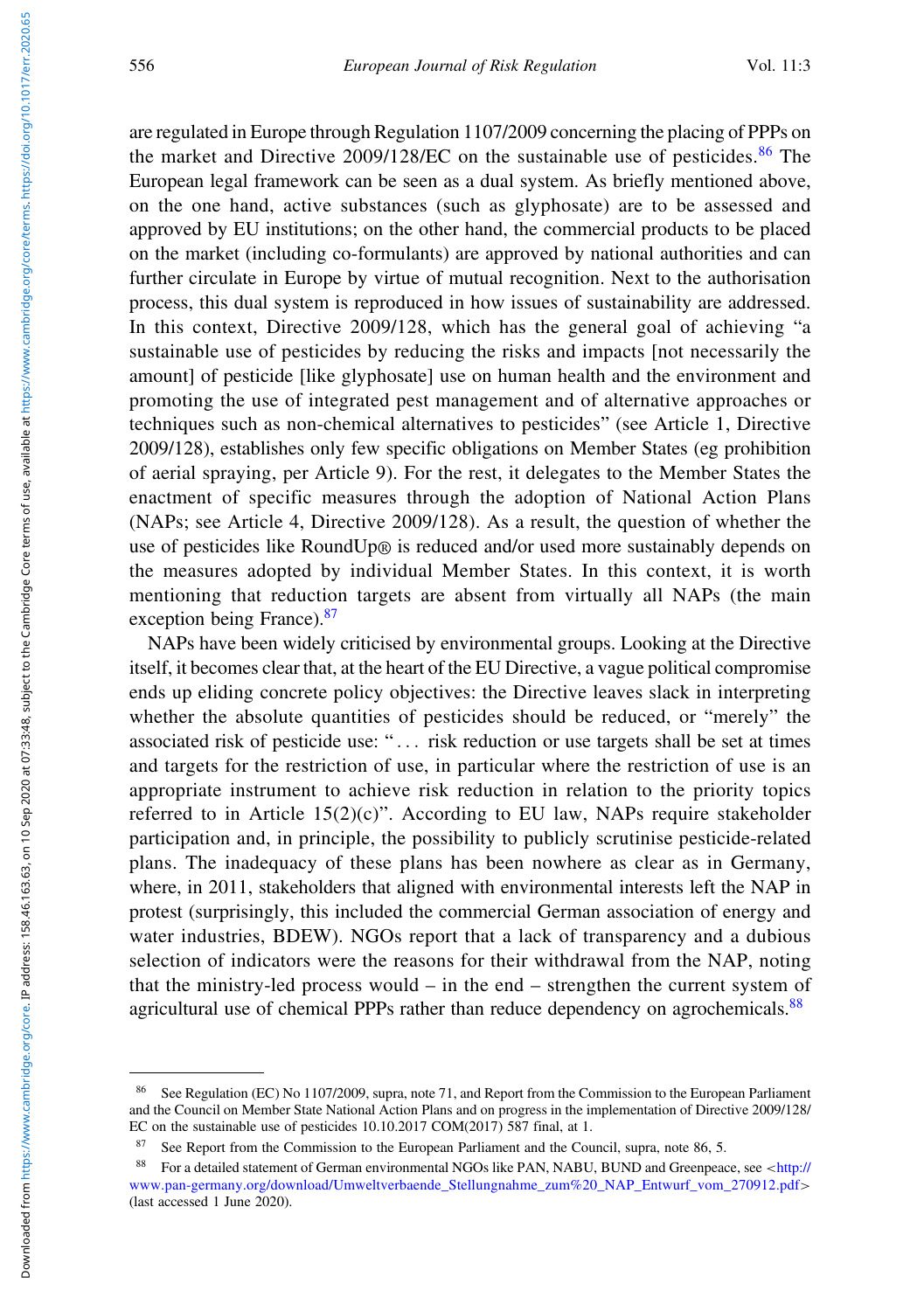Downloaded from https://www.cambridge.org/core. IP address: 158.46163.63, on 10 Sep 2020 at 07:33:48, subject to the Cambridge Core terms of use, available at https://www.cambridge.org/core/terms. https://doi.org/10.1017/e Downloaded from https://www.cambridge.org/core. IP address: 158.46.163.63. On 10 Sep 2020 at 07:33:48, subject to the Cambridge Core terms of use, available at https://www.cambridge.org/toi.org/10.1017/err.2020.65

In this way, the NAPs demonstrate power imbalances in participatory processes of environmental entrenched interests that contradict those of protectors of aquatic ecosystem health, and instead do not address issues such as the excessive use of glyphosate. In this context, PAN criticises the Dutch NAP as an example of private actors drawing up guidelines for agricultural application without broad stakeholder participation.<sup>89</sup> The binding nature of the NAPs varies from country to country, but is extremely weak overall. In Denmark, for example, the ban of chemical pesticides in certain areas for urban drinking water falls into abstraction due to the lack of concretisation in determining an "overall pesticide load indicator". In addition to countless unambitious declarations of intent, as in Germany or Poland, there are also processes of silent adoption of binding targets, as in the Netherlands in terms of plant protection plans, where plant protection monitors have been suddenly introduced.

In Germany, the coalition government announced a national insect protection programme that calls for the reduction of pesticides, especially glyphosate, with a specific stipulation of phasing out the herbicide completely by  $2023$ .<sup>90</sup> Polls in Germany suggested that more than seven out of ten people favour a ban on the substance,  $91$  which was cited to be a factor in the agreement of both agricultural and environmental ministries to this phase-out.<sup>92</sup> But Germany's responsible agency BVL authorised its use until 15 December 2020 for another year, without any changes to application rules, or even regulation of private usage, or any type of minimisation/ reduction strategy.<sup>93</sup> And the Glyphosate Renewal Group – a group of agrochemical producers – has already submitted applications for renewal of the substance after 2023.<sup>94</sup> The battle around glyphosate was the catalyst for the inception of the PEST Committee of the European Parliament in 2018.<sup>95</sup>

Regrettably, beyond the obligation of developing NAPs, the question of how Member States can and should assess the risks of pesticides remains elusive. As mentioned above,

[2020\\_01\\_23\\_Fa\\_Rechtsmittel\\_verkuerztes\\_Zulassungsende.html](https://www.bvl.bund.de/SharedDocs/Fachmeldungen/04_pflanzenschutzmittel/2020/2020_01_23_Fa_Rechtsmittel_verkuerztes_Zulassungsende.html)> (last accessed 14 March 2020).

<sup>89</sup> PAN Europe, "Monitoring EU SUD Compliance: PAN's Suggestions for Better Future Auditing and Implementation" (2018) <[https://www.pan-europe.info/resources/briefings/2018/10/monitoring-eu-sud-compliance](https://www.pan-europe.info/resources/briefings/2018/10/monitoring-eu-sud-compliance-pan%E2%80%99s-suggestions-better-future-auditing)[pan%E2%80%99s-suggestions-better-future-auditing](https://www.pan-europe.info/resources/briefings/2018/10/monitoring-eu-sud-compliance-pan%E2%80%99s-suggestions-better-future-auditing)> (last accessed 13 March 2020).

<sup>90 &</sup>quot;Deutschland will Glyphosat bis Ende 2023 verbieten" (DER STANDARD) <[https://www.derstandard.de/story/](https://www.derstandard.de/story/2000108231583/deutschland-will-glyphosat-bis-ende-2023-verbieten) [2000108231583/deutschland-will-glyphosat-bis-ende-2023-verbieten](https://www.derstandard.de/story/2000108231583/deutschland-will-glyphosat-bis-ende-2023-verbieten)> (last accessed 14 March 2020); J Salz, "Warum Glyphosat, wenn auch heißes Wasser hilft?" ([www.euractiv.de](http://www.euractiv.de), 1 October 2019) <[https://www.euractiv.de/section/](https://www.euractiv.de/section/landwirtschaft-und-ernahrung/news/warum-glyphosat-wenn-auch-heisses-wasser-hilft/) [landwirtschaft-und-ernahrung/news/warum-glyphosat-wenn-auch-heisses-wasser-hilft/](https://www.euractiv.de/section/landwirtschaft-und-ernahrung/news/warum-glyphosat-wenn-auch-heisses-wasser-hilft/)> (last accessed 14 March 2020).

<sup>&</sup>lt;sup>91</sup> A Neslen, "Two-Thirds of Europeans Support Ban on Glyphosate – Poll" (*The Guardian*, 11 April 2016) <[https://](https://www.theguardian.com/environment/2016/apr/11/two-thirds-of-europeans-support-ban-on-glyphosate-says-yougov-poll) [www.theguardian.com/environment/2016/apr/11/two-thirds-of-europeans-support-ban-on-glyphosate-says-yougov](https://www.theguardian.com/environment/2016/apr/11/two-thirds-of-europeans-support-ban-on-glyphosate-says-yougov-poll)[poll](https://www.theguardian.com/environment/2016/apr/11/two-thirds-of-europeans-support-ban-on-glyphosate-says-yougov-poll)> (last accessed 14 March 2020); INSA-Consulere GmbH, "Online Poll in Germany, France, Italy, Greece and Portugal" (2017) EU Glyphosate Poll <[https://s3.amazonaws.com/s3.sumofus.org/images/Summary\\_results\\_glyphosate\\_](https://s3.amazonaws.com/s3.sumofus.org/images/Summary_results_glyphosate_INSA_Oct_2017.pdf) [INSA\\_Oct\\_2017.pdf](https://s3.amazonaws.com/s3.sumofus.org/images/Summary_results_glyphosate_INSA_Oct_2017.pdf)> (last accessed 14 March 2020).

<sup>92</sup> F Poetschke, "Minister Schulze Presents Plan for Glyphosate Phase-Out" (Umweltbundesamt, 9 November 2018)  $\lt$ <https://www.umweltbundesamt.de/en/press/pressinformation/minister-schulze-presents-plan-for-glyphosate-phase>> (last accessed 14 March 2020).

<sup>93</sup> Bundesamt für Verbraucherschutz und Lebensmittelsicherheit, "BVL – Fachmeldungen – Beschluss Des OVG Lüneburg: Rechtsmittel Gegen Verkürztes Zulassungsende Haben Aufschiebende Wirkung" (10 January 2020) <[https://www.bvl.bund.de/SharedDocs/Fachmeldungen/04\\_pflanzenschutzmittel/2020/](https://www.bvl.bund.de/SharedDocs/Fachmeldungen/04_pflanzenschutzmittel/2020/2020_01_23_Fa_Rechtsmittel_verkuerztes_Zulassungsende.html)

<sup>&</sup>lt;sup>94</sup> "Glyphosate Renewal Group" (2020) <<https://glyphosate.eu/>> (last accessed 14 March 2020).

<sup>95</sup> B Chatain, "Pesticides: Parliament to Set up Special Committee | News | European Parliament" (18 January 2018)  $\lt$ [https://www.europarl.europa.eu/news/en/press-room/20180118IPR92014/pesticides-parliament-to-set-up-special](https://www.europarl.europa.eu/news/en/press-room/20180118IPR92014/pesticides-parliament-to-set-up-special-committee)[committee](https://www.europarl.europa.eu/news/en/press-room/20180118IPR92014/pesticides-parliament-to-set-up-special-committee)> (last accessed 14 March 2020).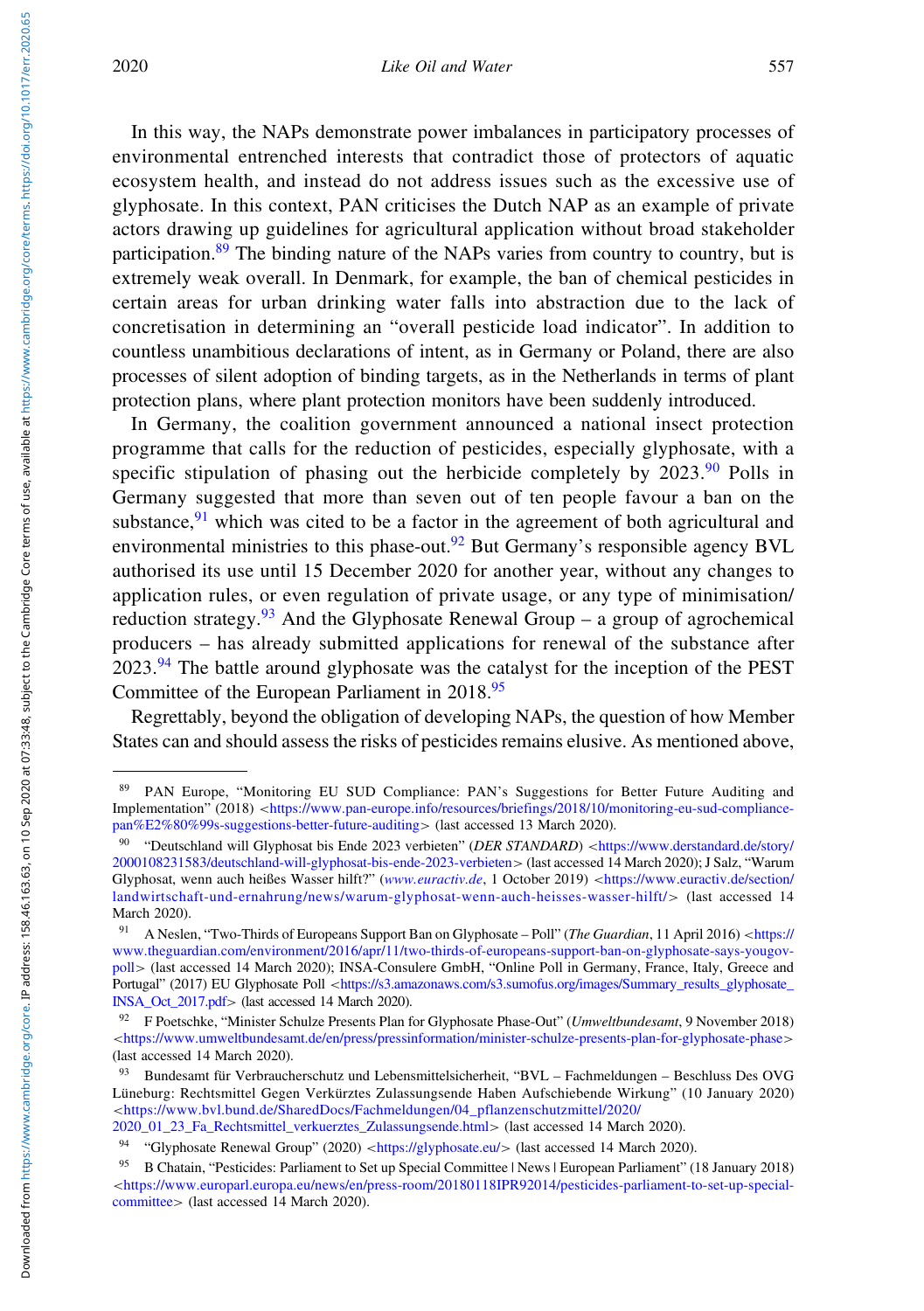the Directive itself remains ambiguous as to the necessity (if not the urgency) of addressing the absolute quantities of pesticides discharged in the environment. In the Anthropocene, quantity is crucial to safety. But in a market-driven society, decreasing the quantity of agricultural inputs results in a net loss of income for the supplying manufactures. In this sense, it is remarkable how the regulatory framework marginalises questions of quantity. The fact that glyphosate is the most widely used active substance in pesticides worldwide is masterfully eclipsed by elusive NAPs. The words of Dr Url, which dissociate safety from use, may then reflect the resistance of a regulatory system that tends to privilege the protection of capital over the protection of the environment. At the very least, methodological assumptions baked into the system bias risk assessments towards the assumption of non-toxicity for all of the configurations of toxicity that are not known.

The case of water is exemplary in displaying how this disassociation seems to underpin the current EU legal framework, which marginalises sound appraisal and management of environmental risks. On the one hand, the legal framework recognises the importance of water; for example, Paragraph 15 of the Preamble of Directive 2009/128 explicitly refers to the fact that the "aquatic environment is especially sensitive to pesticides", and that "[i]t is ::: necessary for particular attention to be paid to avoiding pollution of surface water and groundwater by taking appropriate measures, such as the establishment of buffer and safeguard zones or planting hedges along surface waters to reduce exposure of waterbodies to spray drift, drain flow and run-off". Moreover, according to Article 11, Member States shall establish specific measures to protect the aquatic environment and drinking water. On the other hand, the legal framework fails to establish the institutions to systematically collect information and monitor the effects of pesticides on aquatic environments and to protect the aquatic environment in effective ways.<sup>96</sup> Numerous reasons contribute to the undercutting of these principles, and critical NGOs admonish that crucial information is overlooked, hidden in guidance documents or circumvented through undetected non-compliance with such documents, with a further issue being the political process surrounding the nomination of experts to relevant committees.<sup>97</sup>

In short, the legal architecture by which most attention is directed towards assessing the carcinogenic risk of the active substance diverts attention away from other important risks deserving of consideration, such as the risk to surface water and ground water. Despite the acknowledgment in the legal text that the (aquatic) environment should be protected (eg Article 4 Regulation 1107/2009 and Paragraph 15 of the Preamble of Directive 2009/128), the legal framework lacks strong and well-coordinated provisions to address this issue. This is not only evidenced by the weak NAPs of individual Member States, but also by the proven pollution of watercourses by glyphosate and the absence of (planned) corrective measures.<sup>98</sup> Regrettably, the concrete rules relating to the protection of surface and ground waters remain aspirational at best.

<sup>&</sup>lt;sup>96</sup> In this respect, see also the Report from the Commission to the European Parliament and the Council, supra, note 86, where it states: "Member States have taken a range of measures to protect the aquatic environment from pesticide use, but in the absence of measurable targets in most national action plans it is difficult to assess the progress achieved" at 10.

<sup>97</sup> Muilerman, supra, note 17; Robinson et al, supra, note 11.

<sup>&</sup>lt;sup>98</sup> There is much evidence of contamination of water by glyphosate, as reported by EFSA. For additional evidence, see Paris, supra, note 23.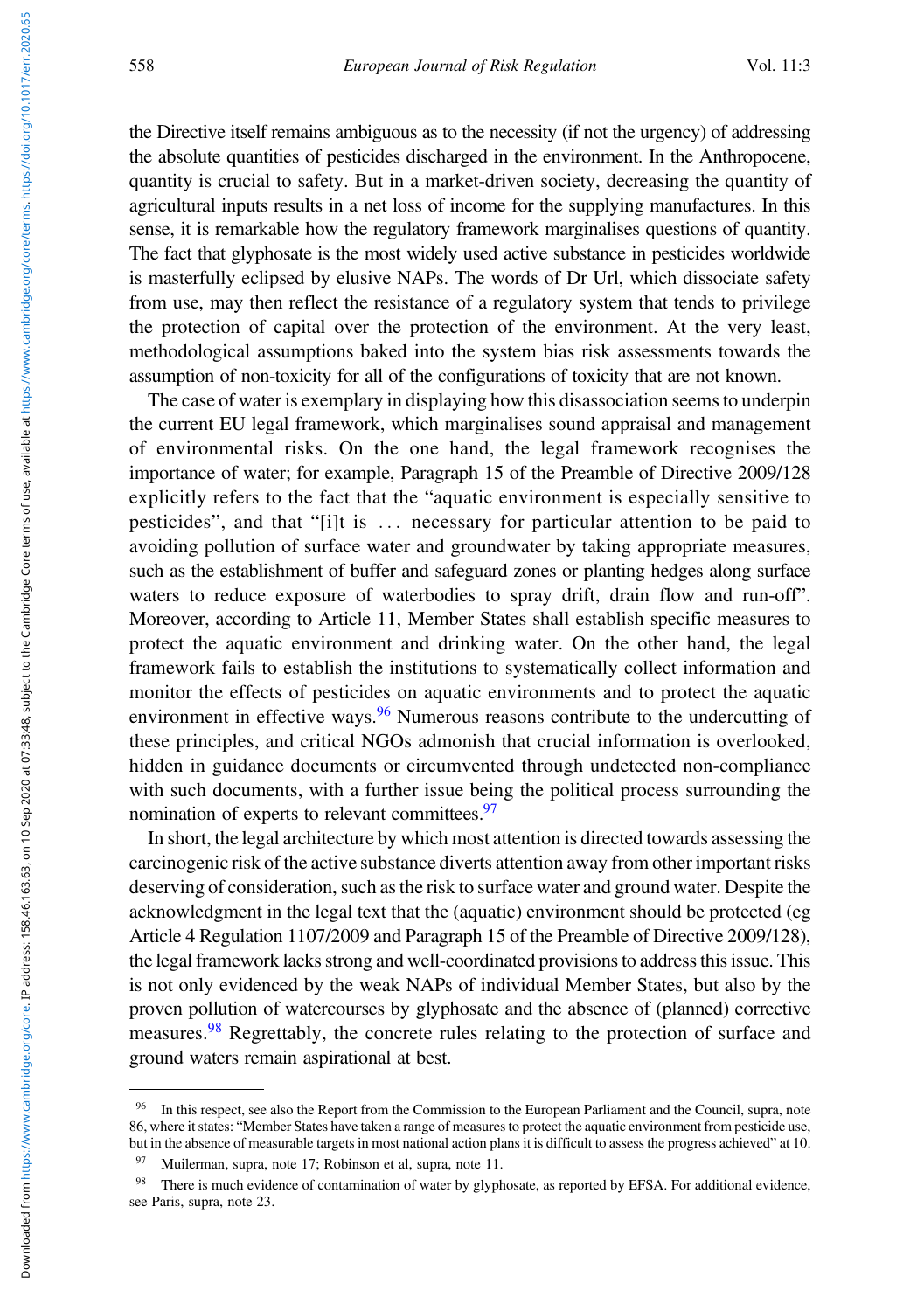## IV. DISCUSSION

Let us return once again to the words of Bernd Url when he writes: "What I hope for the next glyphosate reauthorisation is that there's also an assessment on what would it mean, if glyphosate or herbicides are not used anymore for biodiversity, water, farmers  $[sic]$ income, food prices, availability of foods and so on".<sup>99</sup> This statement invites consideration of broader questions; yet, it conflates a number of key socio-political and scientific questions and, above all, implicitly forecloses the discussion of a plurality of scenarios. First, the statement suggests that the only choice we have is glyphosate/herbicide versus a fully pesticide-free world with the assumed knock-on hardships that would ensure. But, what about a significant reduction of the use of pesticides, or the adoption of biocompatible agrichemicals? Harm reduction in pesticide use is sometimes hyperbolically taken as an extreme abolitionism, rather than an admission that there is both a problem of chemical overuse in food production (with the documented consequences) and that realistic steps can be taken now to reduce the harms. The current legal system, with its split between a singlesubstance authorisation system and weak NAPs, seems oblivious to the total amount of pesticides used. Given the above analysis regarding the negative effects of glyphosate (and pesticides more generally) on the environment, it is striking that legally so little is done to reduce the total quantities of pesticides used in agriculture. It seems as if prevailing regulation has proved too blunt an instrument to deal with the incremental reductions necessary that would effect immediate improvement in health, ecological effects and ground water, without substantially upsetting prevailing high-input agricultural practices. Indeed, this gap in the regulatory system may also be seen as halting innovation and providing perverse incentives to firms. This structural gap has also been identified as a weakness of the EU legal framework by the recent report of the European Court of Auditors and as a major obstacle for "reducing the risks of PPP use".<sup>100</sup> One hopes that the new resolve by the EU to adopt pesticide reduction targets, matured within the context of the New Green Deal, will be followed by concrete and resolute action.<sup>101</sup>

Second, viewing the legal system as a site of knowledge production permits enquiring into the focus on risk assessment and the serious limits of such assessments as currently practiced for the authorisation of active substances regarding what knowledge is considered relevant in the regulatory process. Crucially, by focusing on the carcinogenic risk of the isolated substances to the exclusion of other demarcating lines or factors, knowledge on the effects of real-world chemical mixtures gets side-lined, as well as the effects of chemical cocktails on aquatic environments and life dwelling in affected habitats. Marginalising the effects of chemicals on non-human organism populations is the current default, but there is no inevitability that it must have become so, nor for it to continue. One may ask, then, whether the current configuration of risk assessment practices constitutes a particular manifestation of a "hegemonic

<sup>99</sup> Fortuna, supra, note 68.

<sup>100</sup> See supra, note 77.

<sup>&</sup>lt;sup>101</sup> ES Nicolás, "EU wants to halve use of pesticides by 2030" (*EU Observer*, 20 May 2020) <[https://euobserver.](https://euobserver.com/green-deal/148434) [com/green-deal/148434](https://euobserver.com/green-deal/148434)> (last accessed 28 June 2020).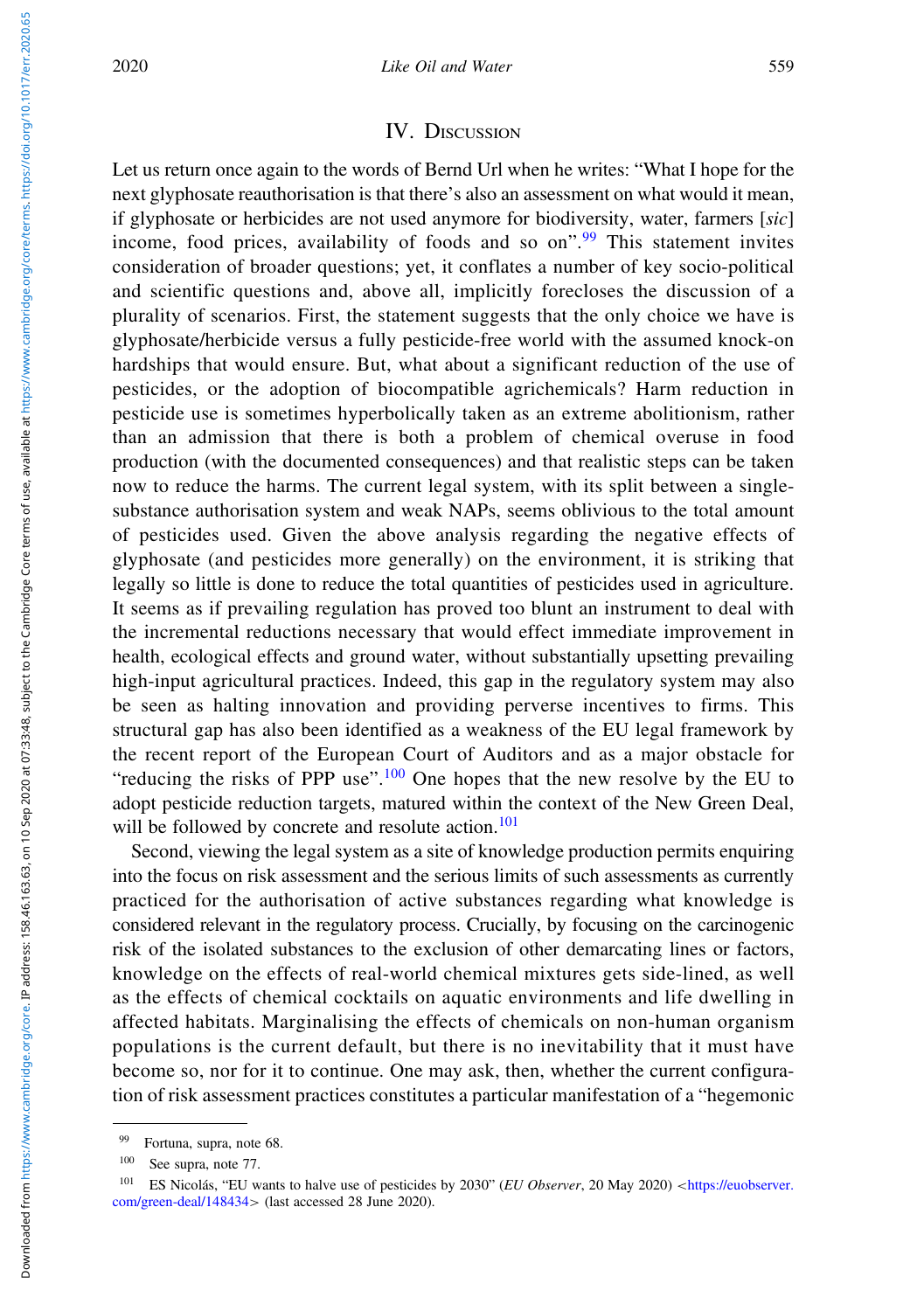principle of selectivity".<sup>102</sup> When we engage uncritically with the question Url poses, we risk being oblivious of key scientific insights as well as socio-political questions. Url's statement may also eclipse another larger question: is the current risk assessment preventing us from engaging in an open and much-needed conversation around which types of agricultural practices are desirable for the Anthropocene era $2^{103}$ 

Political, sociocultural and most of all economic entrenchment of agrochemicals make it very hard to regulate against them. Once introduced for crop protection as modern and effective, other methods become negatively valanced as primitive or archaic, even when they are also (or even more) effective (with potentially fewer side effects). The status quo bias in favour of supporting existing chemical use requires re-examining the entire infrastructure that led to such defaults, including the path dependency of approving given chemicals such as glyphosate.

Rather than ignoring or avoiding confrontation with the messy business of risk regulation by assessing the "easiest" and most "contained" models, making interdisciplinary sense of the sheer number of interactions and impacts chemical mixtures have as they react with their chemical and biological environments of application should be the actual matter of concern for risk regulation, however challenging it may be in practice.

Part of the weakness of social and political power in determining top-down whether or not a given population chooses the risks of such exposures emerges from the "divide and conquer" public relations of chemical manufacturers.<sup>104</sup> In many instances of agrochemical risk regulation and its framing by agrochemical companies, farmers and consumers are pitted against each other, when in fact farmers are normally much *more* exposed than those who eventually consume their products.<sup>105</sup> Paradoxically, farmers lobbying against their own health interests and for the status quo of the extensive inputs they depend on from agrochemical manufacturers means that entrenchment of harmful pesticides is often enacted by frontline proxies like farmers, who are most likely to suffer the health consequences. The reasons for farmers viewing pesticide regulations as threats to their successful harvests, rather than aiming at protecting their health and offering them effective alternatives,  $106$  is a complex and

<sup>102</sup> The term "hegemonic principle of selectivity" has been used by R Wolff, "Efficiency: Whose Efficiency" (2002) 16(3) Post-Autistic Economics Review 1. Discussing the concept of efficiency in economic analysis, the author writes, "Usually, one principle of selectivity reigns hegemonic: one set of selected effects is deemed 'important' and worth counting while others are marginalized or ignored altogether".

<sup>&</sup>lt;sup>103</sup> It should be noted that both the UN Special Rapporteur on the right to food and the UN Special Rapporteur on the implications for human rights of the environmentally sound management and disposal of hazardous substances and wastes, in noting the adverse impact of pesticides on human rights, agree that it is necessary to address the questions of sustainable agricultural practices. In their 2017 Report, they write: "It is time to overturn the myth that pesticides are necessary to feed the world and create a global process to transition toward safer and healthier food and agricultural production". See Press release, "Pesticides are 'global human rights concern', say UN experts urging new treaty" <[https://www.ohchr.org/EN/NewsEvents/Pages/DisplayNews.aspx?NewsID](https://www.ohchr.org/EN/NewsEvents/Pages/DisplayNews.aspx?NewsID%3d21306)=[21306](https://www.ohchr.org/EN/NewsEvents/Pages/DisplayNews.aspx?NewsID%3d21306)> (last accessed 28 June 2020).

<sup>104</sup> Wagner, supra, note 46.

<sup>105</sup> JP Myers et al, "Concerns over Use of Glyphosate-Based Herbicides and Risks Associated with Exposures: A Consensus Statement" (2016) 15 Environmental Health 19.

<sup>106</sup> C Badgley et al, "Organic Agriculture and the Global Food Supply" (2007) 22 Renewable Agriculture and Food Systems 86.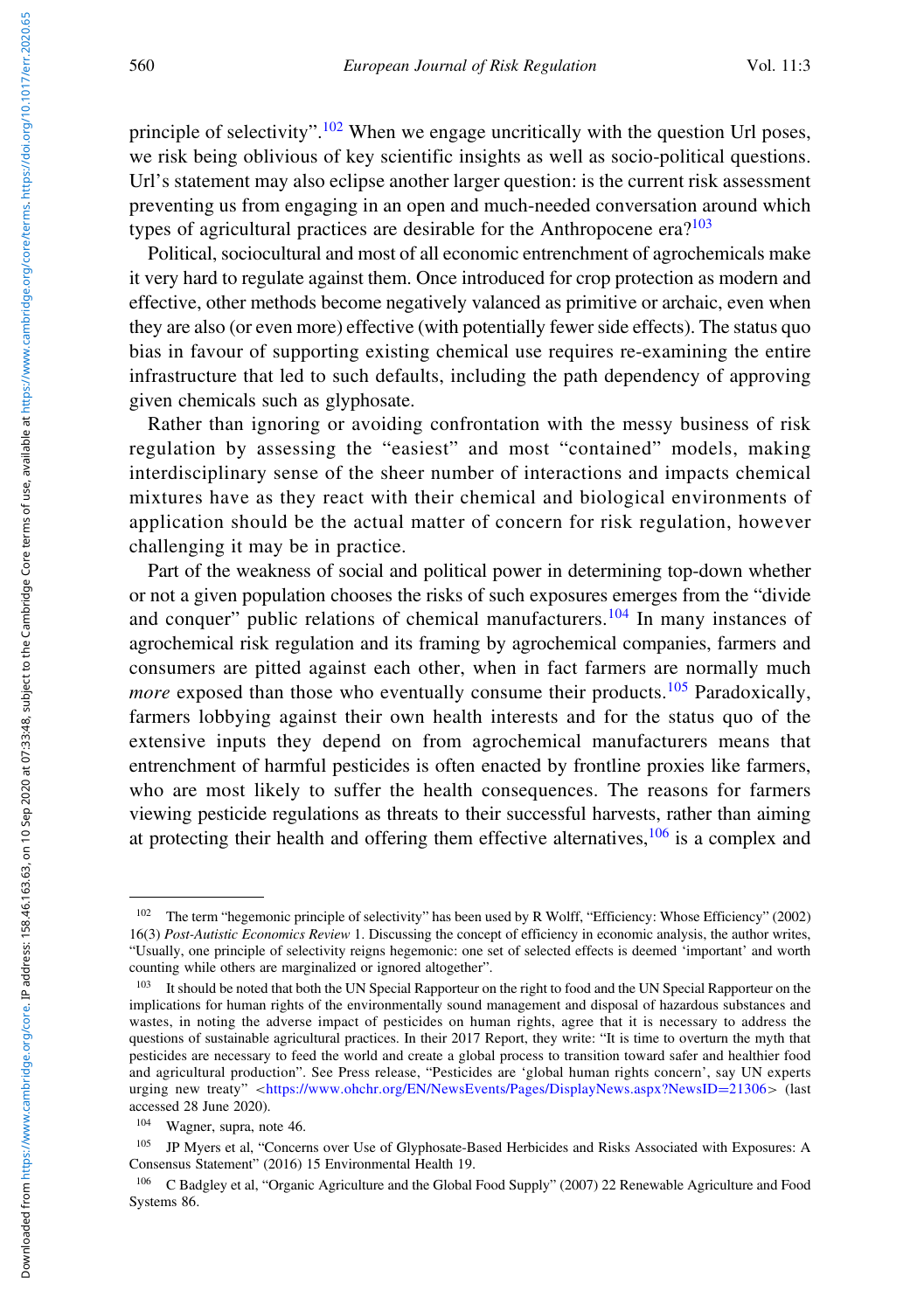motivated history<sup>107</sup> that is beyond the scope of this paper. It is evident, nonetheless, that taking seriously the intersectional issues of soil fertility, waterway health and human well-being requires a wholesale restructuring of the rules of agriculture to prevent an artificially input-driven race to the bottom.<sup>108</sup>

There is also no reason to ignore important known information regarding the effects of chemicals on any sort of organism population or life system. The intricacies of the scientific findings on these topics call for creating enough regulatory space to assess and assimilate new data as they become known and to update regulation in more or less real time to encompass and encourage data that might require rearranging risk assessments and their accompanying policies. Wagner has suggested that one way to address the "toxics data gap" is to force chemical manufacturers to compete against each other in terms of risk reporting requirements, which would in turn "reposition" the role of regulatory agencies to harness the "expertise, information, and energies of manufacturers of safer products eager to put their competitors' more hazardous products out of business" to benefit those companies that would gain through marketing safer products.<sup>109</sup> A similar approach has been instituted in the United Nations Global Compact (UNGC), which rewards companies with social license for their environmental and social reporting transparency. This voluntary mechanism creates the positive externality of data baselines for industries, even when only a few rival manufacturers choose to be transparent, as those participating companies set the bar for the rest of the industry. While the UNGC is not without its problems, this facet at least seems to answer Wagner's call for creating a "market competition between rival firms to produce relevant information about the toxicity of certain chemical products on the market".<sup>110</sup>

True, reconfiguring risk regulation to take into account the full spectrum of environmental and human health harms will likely substantially reprioritise certain low-externality farming methods over the known harms of industrial agriculture. However, such disruptive regulation can also provide new economic niches for techniques and environmentally integrated companies working in regenerative agriculture.<sup>111</sup> More publicly and environmentally orientated risk regulations do not condemn the economics of farming, but perhaps change the players. Ecologies of innovation stipulate that companies and social creativity do not occur in isolation, but rather in ecosystems with other stimulating and constraining factors that uniquely establish niches to develop new technologies or services – which always interface

 $107$  D Fagin and M Lavelle, Toxic Deception: How the Chemical Industry Manipulates Science, Bends the Law and Endangers Your Health (Monroe, ME, Common Courage Press 2002); M Nestle and M Pollan, Food Politics: How the Food Industry Influences Nutrition and Health (Rev Exp edition, Berkeley, University of California Press 2013).

<sup>&</sup>lt;sup>108</sup> UNCTAD, "Wake Up Before It Is Too Late. Make Agriculture Truly Sustainable Now for Food Security and Changing Climate" (United Nations Conference on Trade and Development 2013).

<sup>109</sup> Wagner, supra, note 46, 631.

 $110$  idem.

<sup>&</sup>lt;sup>111</sup> E Toensmeier, The Carbon Farming Solution: A Global Toolkit of Perennial Crops and Regenerative Agriculture Practices for Climate Change Mitigation and Food Security (Hartford, VT, Chelsea Green Publishing 2016); S Sherwood and N Uphoff, "Soil Health: Research, Practice and Policy for a More Regenerative Agriculture" (2000) 15 Applied Soil Ecology 85; CE LaCanne and JG Lundgren, "Regenerative Agriculture: Merging Farming and Natural Resource Conservation Profitably" (2018) 6 PeerJ e4428.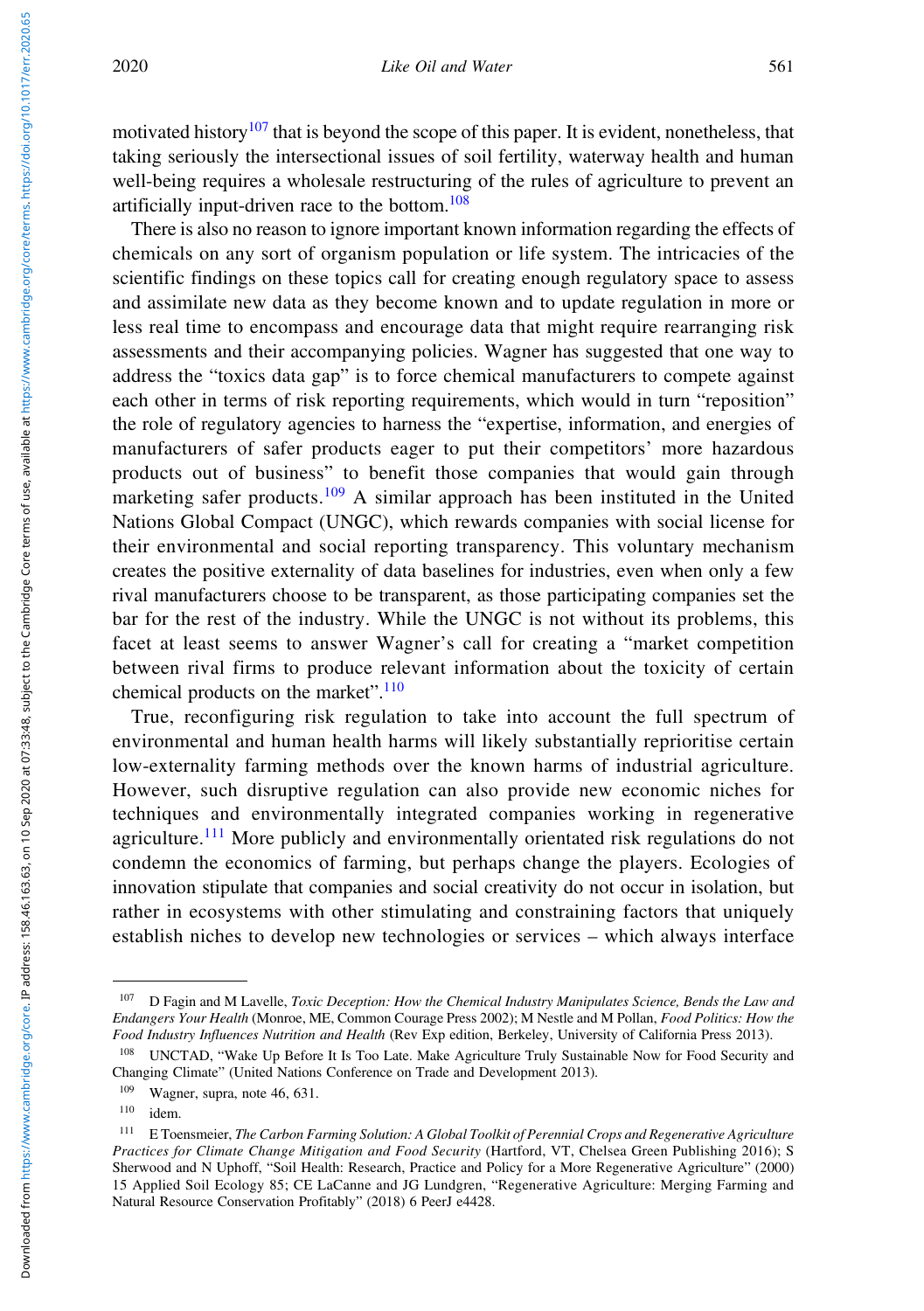with and are enabled by the state, whether consciously or not.<sup>112</sup> Disruptive regulation for the public's benefit can restore commons, help farmers move away from soil-depleting agricultural practices fed by monopolised commodity chains, offer consumers more choice and empower ecologically focused companies previously at a disadvantage under previous chemical regimes.

Without a firm commitment to reducing overall pesticide use, however, such policies can be complicated by the tensions that regulatory agencies face due to not wanting to ban chemicals such as glyphosate because such a vacuum might result in new replacement chemicals that are even more dangerous than existing ones. An example of this, premised on the inevitability of harmful synthetic chemicals as a part of everyday life, is the film The Devil We Know, which takes its name from DuPont's fifty-year cover-up of the fact that the group of chemicals (per- and poly-fluoroalkyl substances classified as "C8") that make Teflon® and other perfluorooctanoic acid (PFOA) and perfluorinated alkylated substance (PFA) products cause birth defects, based on previously secret DuPont and 3M documents.113 Although DuPont was aware of this fact decades before independent researchers finally indicted these chemicals, $114$  DuPont management resisted replacing it, claiming "C8 is the devil we know", whereas a new chemical ("the devil we don't know") might even be *more* dangerous.<sup>115</sup> Certainly, this argument has been made strenuously against banning glyphosate.<sup>116</sup> But such perhaps deserved fears that if we dispose of current risky chemicals then their replacements could present even greater risks is not only held by chemical manufactures, but also by regulatory bodies. Of course, such logic is premised on the inevitability of continued levels of chemical inputs, rather than scrutinising sceptically the perceived need for their continuance, especially according to business as usual.

Government agencies and regulators, however, do often fall into such frames of inevitability, buying into the actuality rather than the construction of dilemmas of regulating dangerous substances. Such framing is likely influenced by industry and the well-trodden revolving door between government regulation agencies, which are frequently accused of pro-industry thinking at the disservice of environmental protection.<sup>117</sup> Regulators' perceptions, however unfounded, often collapse into a sense of being trapped, backed into a corner, where they cannot take decisive precautionary action, as if the arrangement of profits and shareholders for corporations, together with industry capture of regulatory agencies, precludes them from autonomous action going against the grain. While such outlooks are understandable, we need to move our

<sup>112</sup> M Mazzucato, The Entrepreneurial State: Debunking Public vs. Private Sector Myths (London, Penguin Books 2018).

<sup>&</sup>lt;sup>113</sup> S Soechtig and J Seifert, *The Devil We Know* (Los Angeles, CA, Atlas Films 2019) <[http://www.imdb.com/title/](http://www.imdb.com/title/tt7689910/) [tt7689910/](http://www.imdb.com/title/tt7689910/)> (last accessed 16 December 2019).

<sup>&</sup>lt;sup>114</sup> G Arenson, "Toxicity of Teflon Dispersing Agents" (*Industry Documents Library*, 9 November 1961) <[https://](https://www.industrydocuments.ucsf.edu/docs/#id%3dsnpw0228) [www.industrydocuments.ucsf.edu/docs/#id](https://www.industrydocuments.ucsf.edu/docs/#id%3dsnpw0228)=[snpw0228](https://www.industrydocuments.ucsf.edu/docs/#id%3dsnpw0228)> (last accessed 14 March 2020).

<sup>&</sup>lt;sup>115</sup> A Playtis, "Toxicity Information – C8" (*Chemical Industry Documents*, 26 October 1991) <[https://www.](https://www.industrydocuments.ucsf.edu/docs/#id%3dfppw0228) [industrydocuments.ucsf.edu/docs/#id](https://www.industrydocuments.ucsf.edu/docs/#id%3dfppw0228)=[fppw0228](https://www.industrydocuments.ucsf.edu/docs/#id%3dfppw0228)> (last accessed 14 March 2020).

<sup>116</sup> Duke and Powles, supra, note 42.

<sup>&</sup>lt;sup>117</sup> Muilerman, supra, note 17; Allen, supra, note 22; D Pellow, Resisting Global Toxics: Transnational Movements for Environmental Justice (Cambridge, MA, MIT Press 2007); Fagin and Lavelle, supra, note 107; Nestle and Pollan, supra, note 107; N Freudenberg, Lethal but Legal: Corporations, Consumption, and Protecting Public Health (1st edition, Oxford, Oxford University Press 2014).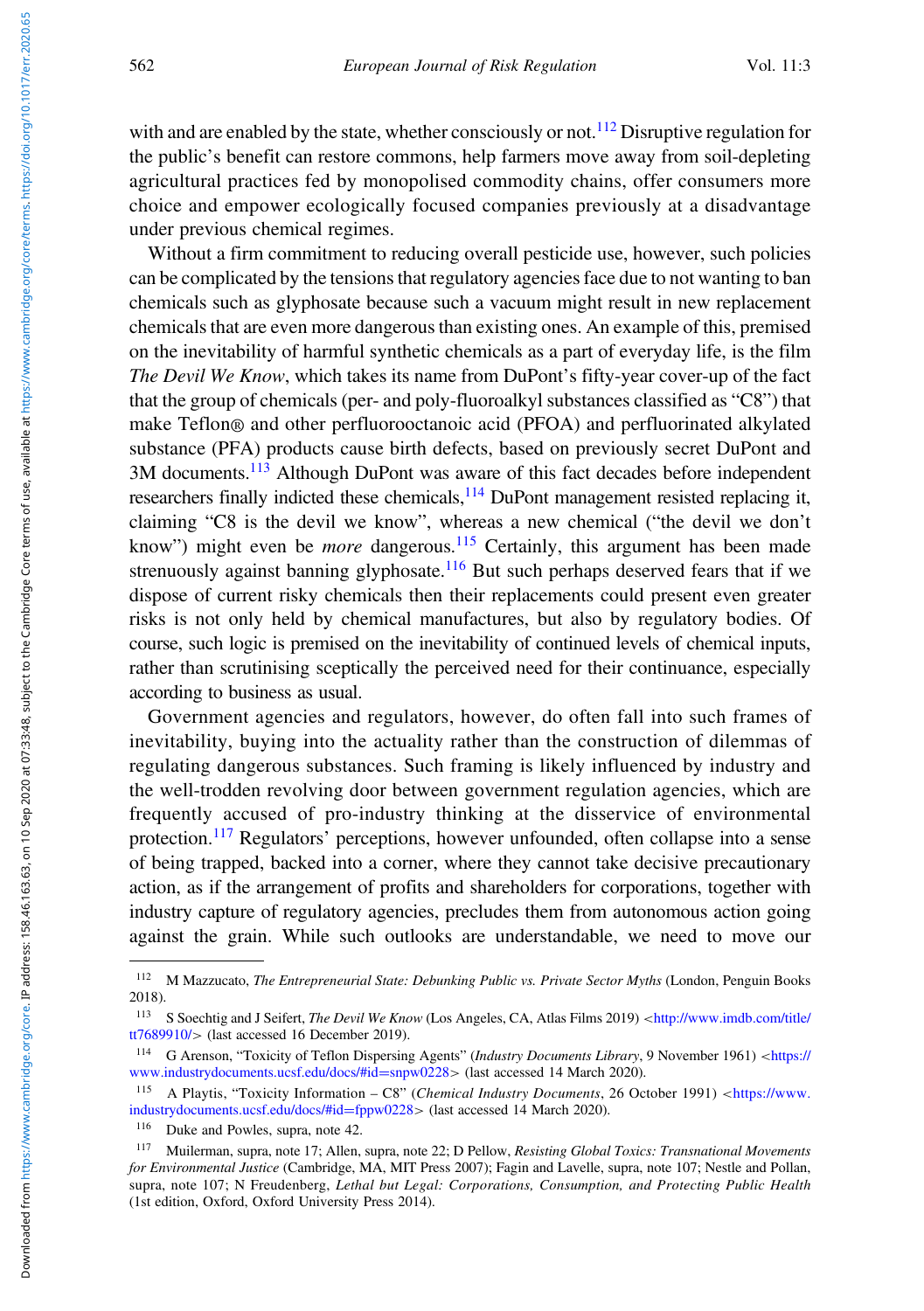Downloaded from https://www.cambridge.org/core. IP address: 158.46163.63, on 10 Sep 2020 at 07:33:48, subject to the Cambridge Core terms of use, available at https://www.cambridge.org/core/terms. https://doi.org/10.1017/e Downloaded from https://www.cambridge.org/core. IP address: 158.46.163.63. On 10 Sep 2020 at 07:33:48, subject to the Cambridge Core terms of use, available at https://www.cambridge.org/cloi.org/10.1017/err.2020.65

regulatory institutions out of the realm of resigned determinism and animate them to define themselves as agencies creating coherent policies protecting the public interest. Right now, only a very thin veneer separates regulatory agencies from industry,  $118$  without meaningful circuit breakers that alert if a problem occurs. The cooperative model of industry with government has its limits, and at least some agencies need to be adversarial to industry, as Wagner suggests. For any system to achieve resilience, redundancy, slack and flexibility are required.<sup>119</sup> We need this in our institutions as well, with multiple back-ups in case one agency fails, using precaution and updating policies according to new findings from the field.

Finally, the asymmetry between the economic priorities for chemical manufacturers and farmers bound up in high-input agriculture overshadowing other concerns continues to haunt rational risk regulation and policymaking. Property rights as they have been distributed are framed as sacrosanct, while human rights and biodiversity rights, or rights against ecocide, are framed as aspirational, not yet configured into the balance in cost–benefit analyses. The long-term impact of such short-term thinking requires coordination to rationally reassess this dilemma.

### V. CONCLUSION

The interactions between pesticides and water and the theoretical, modelled or otherwise a priori predictions reach their asymptote of explanatory power in the messy world of in situ application. This contribution discussed less the nitty-gritty of the biodiversity impact from a natural science perspective, and instead analysed the discourse and regulatory means surrounding the measurement and assessment of these impacts.

Regulatory bodies have historically been simultaneously very concerned with and very lax regarding chemical pollution in water. We documented that while existing EU laws could be marshalled for strong protection of aquatic environments – even when thresholds are surpassed – little is done to either post facto make amends or preventatively take measures to ensure that such limits will not be breached in the future.

Risk assessment will play a crucial role in the 2022 EFSA decision to deny or renew the continued use of glyphosate in the EU. Especially in light of the – in our opinion – overly dominant focus on whether the chemical is carcinogenic, $120$  we have sought to show the necessity to expand such decisions in order to account for other pertinent factors, such as admixture effects on wildlife and fresh water. Such as an expansion would align with the target of enhancing "policy coherence for sustainable development" called for in Sustainable Development Goal 17.4. It would be a mistake, however, to take an

<sup>&</sup>lt;sup>118</sup> T Clunies-Ross and N Hildyard, *The Politics of Industrial Agriculture* (Abingdon, Routledge 2013); JL Harrison, "Pesticide Purveyors and Corporate Power" in S Jayaraman and K De Master (eds), Bite Back: People Taking on Corporate Food and Winning (Berkeley, University of California Press 2020) pp 51–62.

<sup>119</sup> G Gallopín, "Planning for Resilience: Scenarios, Surprises, and Branch Points" in LH Gunderson and CS Holling (eds), Panarchy: Understanding Transformations in Human and Natural Systems (Washington, DC, Island Press 2002) pp 361–93.

<sup>&</sup>lt;sup>120</sup> Agency for Toxic Substances and Disease Registry (ATSDR), Toxicological Profile for Glyphosate (Draft for Public Comment, Department of Health and Human Services, Public Health Service 2019); L Zhang et al, "Exposure to Glyphosate-Based Herbicides and Risk for Non-Hodgkin Lymphoma: A Meta-Analysis and Supporting Evidence" (2019) 781 Mutation Research 186.